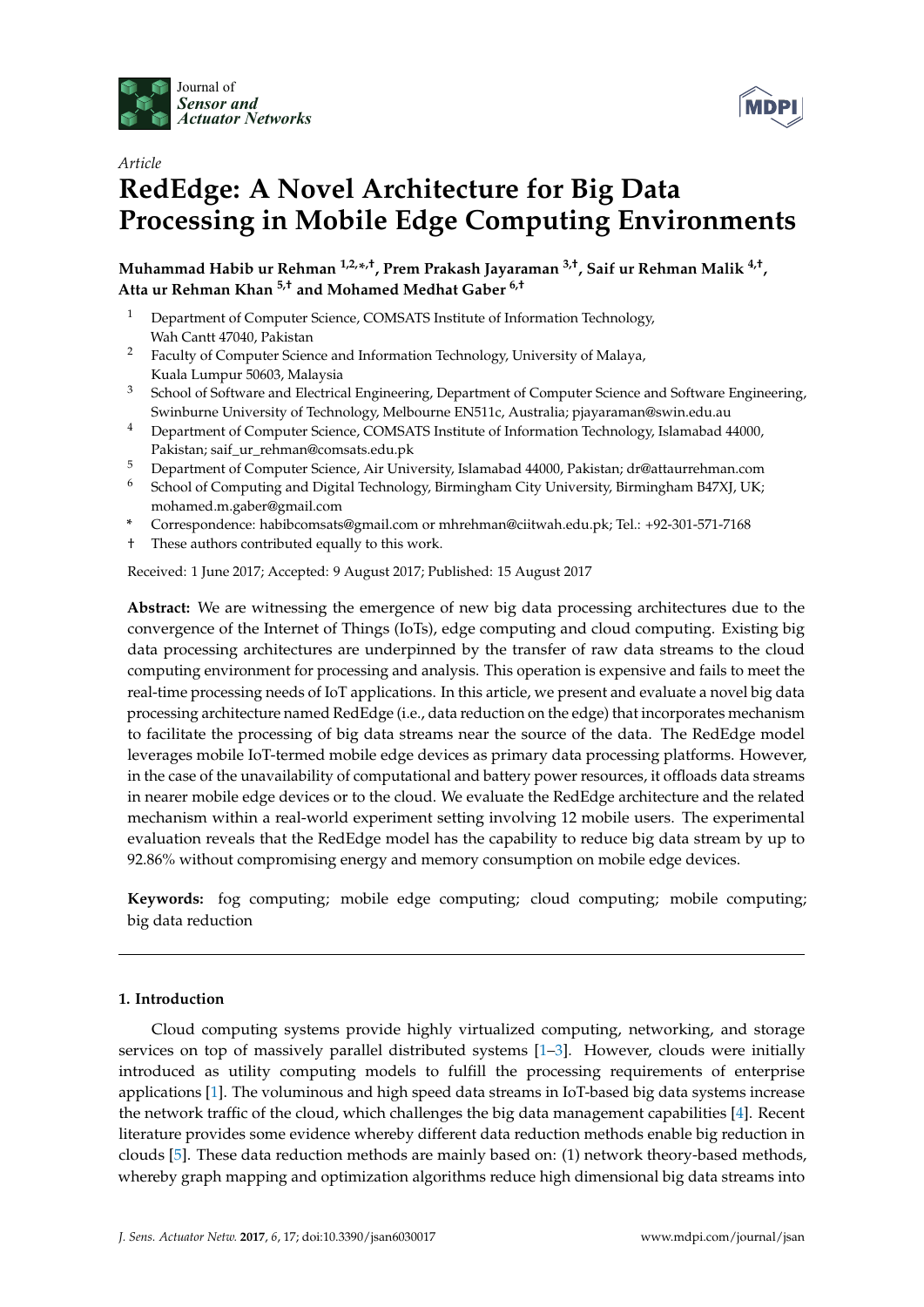low dimensional datasets [6,7]; (2) compression algorithms are applied in order to reduce the volume of network traffic [8,9]; (3) data deduplication methods eliminate redundant and duplicated data [10,11]; (4) feature extraction and data filtration methods are applied in order to reduce the data streams at early stages [12,13]; and (5) data mining and machine learning techniques help with data reduction at early stages of big data through preprocessing [14,15] and prediction. Existing methods are applied for big data reduction in the context of clouds. However, there exists an opportunity to reduce big data streams even before entering the cloud.

Considering IoT-cloud communication models and the big data generated by mobile edge devices and applications, the cloud-centric big data processing results in increased latency and incremental data transfer cost. In addition, it increases the in-network data movement inside the cloud [16–18]. Recently, mobile edge cloud computing (MECC) emerged as a solution to enable the extension of centralized cloud services to the edge of the network through edge servers [19–23]. These edge servers reside at one-hop communication distances from mobile edge devices (see Figure 1); hence, they can meet the real-time needs of IoT applications. However, the decision of data processing in different layers across MECC depends on many factors, such as the capability of devices in MECC, the availability of these devices, the application profile (e.g., real time) and the data analytic tasks employed by the application. Hence, moving data processing from the cloud to MECC is not a trivial task.



**Figure 1.** The mobile edge cloud computing (MECC) architecture.

Based on the computational capabilities of mobile edge devices [24,25], we envision a novel data processing architecture called RedEdge i.e., the term is derived from the process of data reduction on the edge) [26]. The RedEdge model employs the mobile edge devices as a data reduction platform. In the case of the unavailability of computational and battery power resources at one mobile edge device, nearby mobile edge devices within the MECC environment are used to offload the data stream and processing. The RedEdge transforms MECC into a mobile edge collaborative platform. In the case of resource unavailability on mobile edge devices, the MECC system offloads data streams to the cloud.

This article contributes a novel big data processing architecture for MECC systems. The RedEdge architecture employs a novel big data reduction technique whereby the data stream-mining algorithm processes and uncovers knowledge patterns and stores the resultant data using local storage in mobile edge devices and synchronizing with cloud data stores. To this end, we propose a middle-ware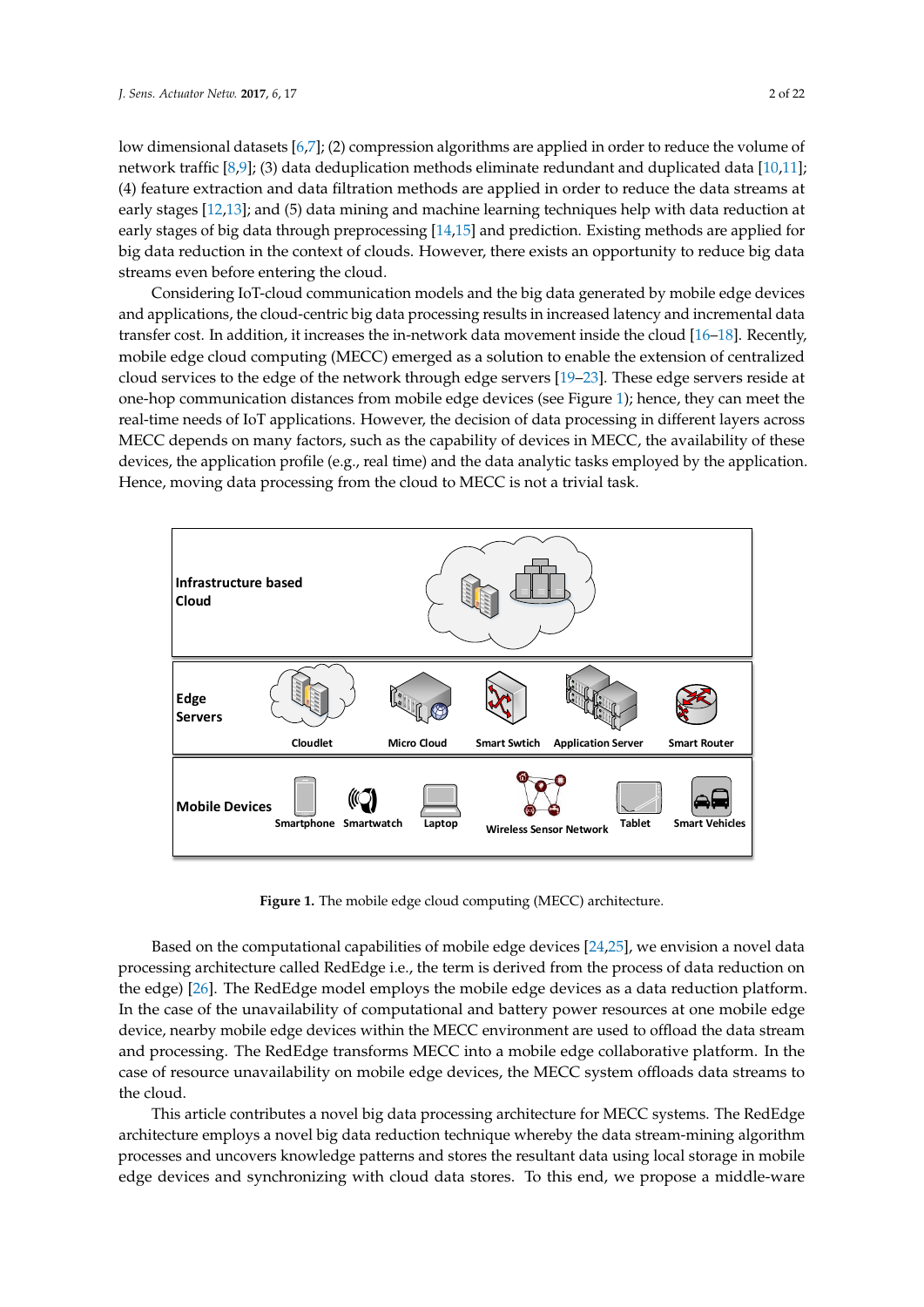architecture that utilizes the computational power from MECC systems and embeds three layers of data reduction in existing big data systems. The first layer reduces the data stream strictly in the same mobile edge device whereby the data sources reside. The second layer reduces the data stream by forming an ad hoc network of closer mobile edge devices and enabling collaborative data processing among connected devices. The third layer harnesses the cloud resources in order to reduce the data streams. To assess the performance of the RedEdge architecture, we conducted a real-world experimental study by recruiting 12 graduate students from the University of Malaya, Malaysia, and ran the experiments for 15 days. The experimental evaluation was performed in terms of memory consumption, battery power utilization, latency and reduced bandwidth utilization.

The rest of the article is organized as follows. Related works are presented in Section 2, followed by the problem statement in Section 3 and the RedEdge architecture in Section 4. Section 5 presents the formal modelling and analysis of the RedEdge architecture. The experimental evaluation and a discussion of the overall results are given in Section 6. Finally, the article concludes with Section 7.

## **2. Related Work**

Traditionally, big data reduction is performed after storing data streams in large-scale clusters and data centres or clouds. A variety of methods is applied for data reduction; however, this mainly involves methodologies relevant to network theory, compression, data deduplication, dimension reduction, data preprocessing and data mining and machine learning.

Network theory-based methods convert unstructured, high dimensional and complex data streams into low dimensional structured data [6,7,27,28]. They extract topological structures from data streams and map them on to graph data structures. These methods further perform graph processing techniques to establish and optimize the relationships among mapped data. The optimized structures are represented as free-scale networks, small-world networks and random networks. The network theory-based methods are useful for data reduction; however, they require laborious efforts and high computational resources in order to find highly optimized datasets.

The compression-based data reduction helps with reducing the overall volume of big data that could be easily handled during in-network data movement in clusters and data centres [8,9,29,30]. However, these methods involve computational overhead of decompression. Despite preserving the original datasets, the compression-based method could not improve the quality of big data for data analytics. A few common compression-based big data reduction methods include gZip, parallel compression, anamorphic stretch transform, sketching, compression sensing, spatio-temporal compression and adaptive compression.

Big data storage in cloud data centres is performed in highly duplicated settings whereby multiple copies of the same datasets are stored in different storage servers in the same rack of servers or different servers across the clusters [10,11,31,32]. The data duplication is performed to meet the service level agreements (SLAs) for high availability; however, this costs extra storage spaces and computational power for data processing. Therefore, big data systems need to perform cluster level and node level data deduplication in order to eliminate redundant datasets and improve the quality of data for big data analytic algorithms.

Big data reduction during data preprocessing is the right method for early reduction [12,33–35]. The early data processing helps with reducing the data storage cost, as well as the computational cost that may be incurred at later stages. Existing literature discusses a variety of big data preprocessing methods, such as semantic analysis of big datasets using linked data structures and ontologies, data filtration using URL filtration methods, low memory pre-filters for streaming data and 2D peak detection methods. Although a few works adopted existing conventional methods, there exists a research gap to find new data preprocessing methods for big data reduction.

High dimensionality in big datasets arises due to the emergence of thousands or millions of attributes, and it is the norm rather than the exception in the case of big datasets. Researchers adopted dimension reduction methods in order to deal with the curse of high dimensionality [36–41].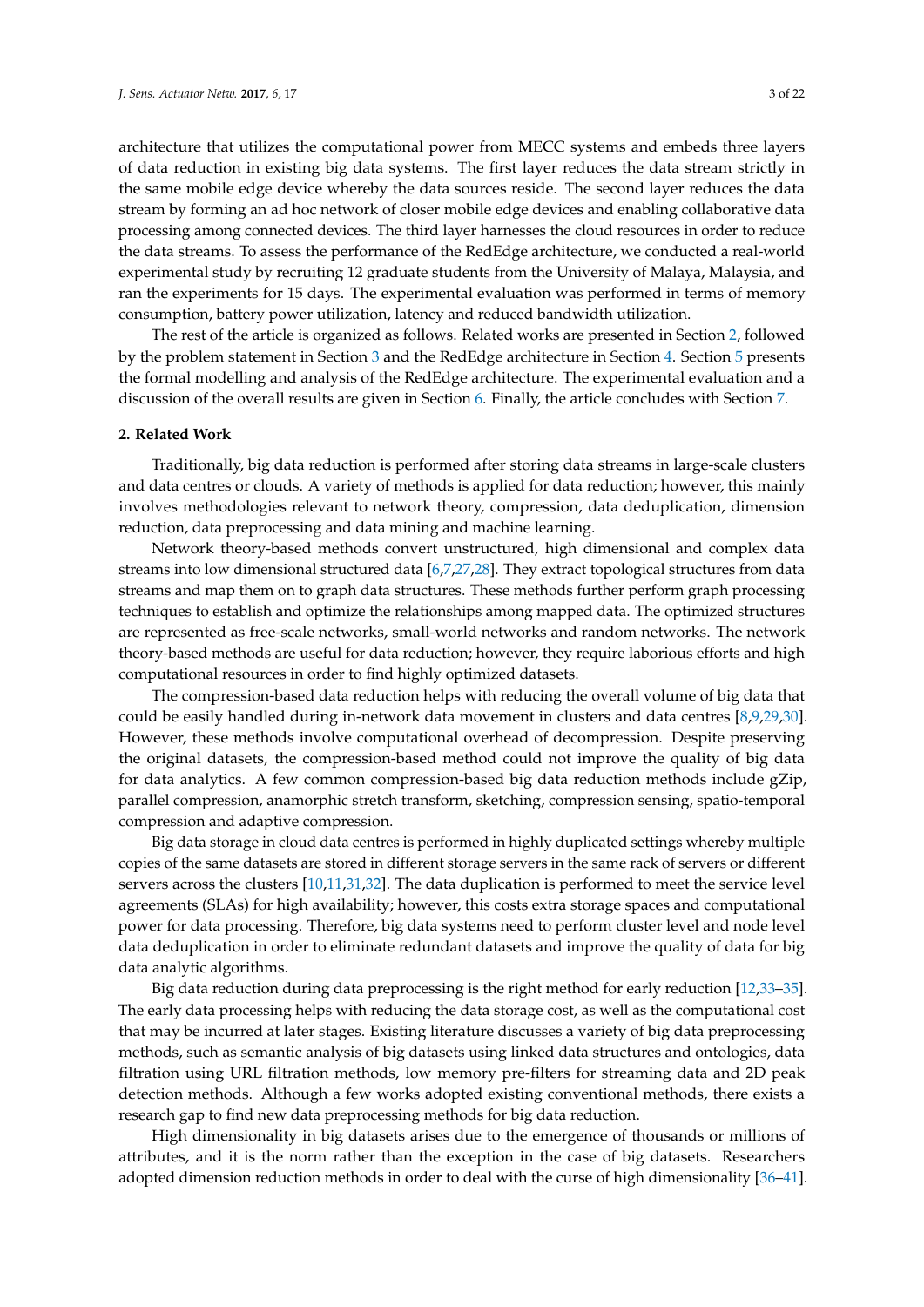The dimension reduction methods process the high dimensional unstructured big datasets and convert them into low dimensional structured datasets. Researchers proposed a few dimension reduction methods such as dynamic quantum clustering, BIGQuic, the map-reduce implementation of k-means clustering algorithms, online feature selection, tensor networks and optimization, feature hashing, critical feature dimension reduction approaches and incremental partial least square methods. Although feasible for big data reduction, the dimension reduction methods require a massive amount of computational resources.

Data mining and machine learning algorithms are another variant of big data reduction methods [14,42,43]. These methods process the data streams by performing supervised, unsupervised, semi-supervised and deep learning models. The data mining and machine learning methods are quite useful due to early knowledge discovery from big data streams. The methods are useful for real-time big data analytics where multiple learning models at different levels of big data systems filter the data streams and uncover the knowledge patterns in parallel.

The literature review reveals that existing big data reduction methods work as cloud-centric approaches [5]. However, our RedEdge architecture adopts the IoT device-centric approach for big data reduction. The RedEdge provides support for the deployment of data mining and machine learning-based big data reduction schemes. The architecture extends the capabilities of our previous work presented in [26,44]. This article presents a detailed discussion on the big data reduction strategy. In addition, the article presents formal verification and validation of the overall functionalities using Petri nets. Moreover, a thorough experimental evaluation of RedEdge architecture is presented in this article.

## **3. The Case for a Multi-Layer Far-Edge Computing Architecture for Big Data Reduction**

Let us consider the five-layer IoT reference architecture of fog computing systems introduced by Cisco (see Figure 2) [23,45]. The physical layer at the lowest level facilitates data acquisition from mobile edge devices using onboard and offboard sensory and non-sensory data sources. The communication layer at the second level enables connectivity and data transfer from mobile edge devices to fog servers. The data aggregation layer provides functionality to aggregate data streams from connecting devices and performs data filtration operations in order to transfer useful raw data streams in clouds. The analytics layer ensures the availability of data analysis services through cloud service providers. Finally, the application layer provides functionalities to interact with IoT applications.



**Figure 2.** IoT reference architecture. RedEdge, data reduction on the edge.

Existing reference architectures have multiple issues at each layer [20,46]. The mobile edge devices perform data collection operations and transfer raw data streams in edge servers. This data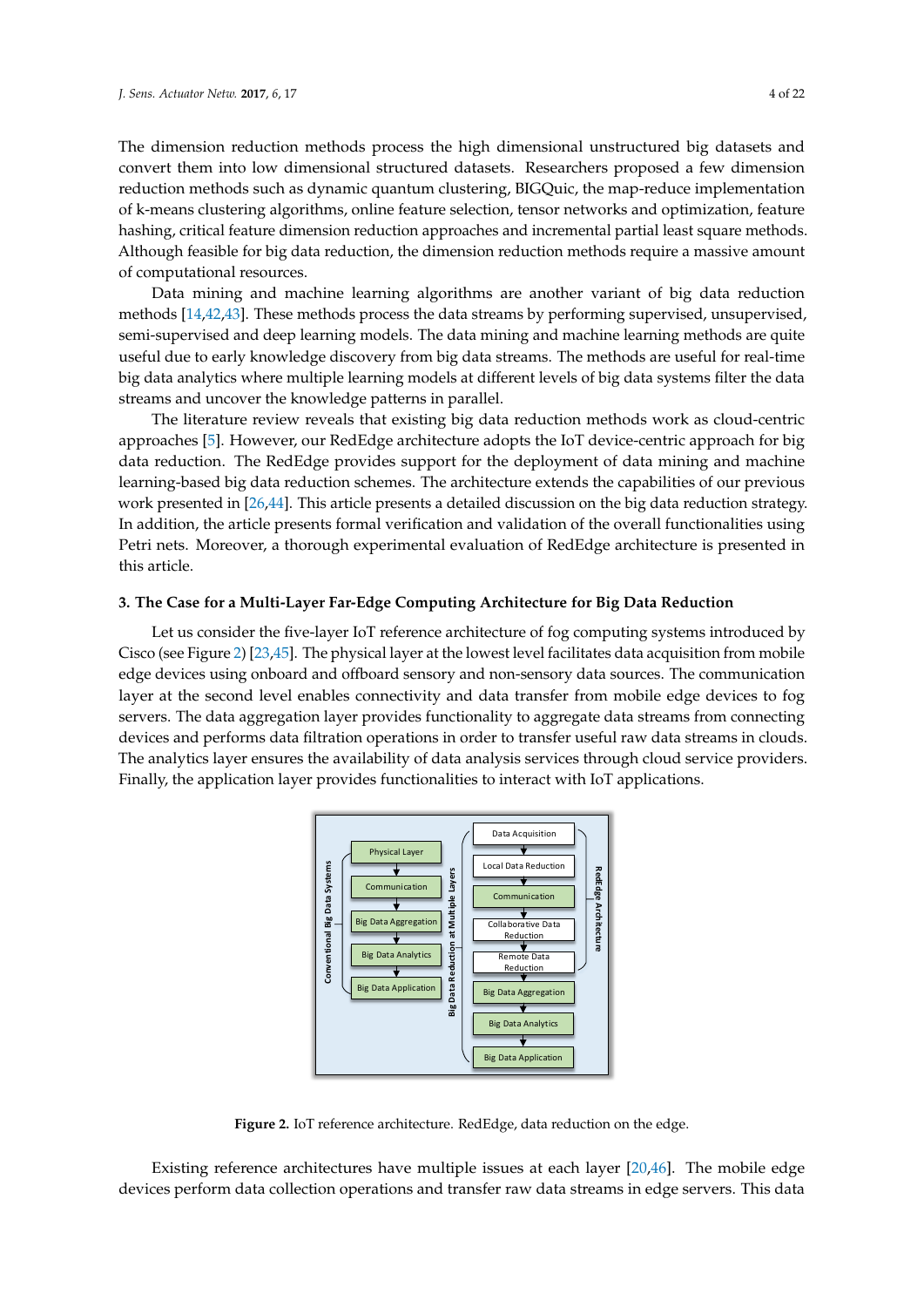collection strategy increases the cost of data communication among mobile edge devices and fog servers. Secondly, fog servers are bounded by physical locations; therefore, mobile edge devices need to be in proximity to benefit from cloud services. Thirdly, big data processing and analytic components are provided through centralized services, hence increasing the computational burden in clouds. Fourthly, the IoT applications are built on top of clouds; therefore, fog computing architectures involve high coupling among application components at different layers. In addition, this requires persistent Internet connections to benefit from IoT applications.

Considering these limitation, we propose a new middleware architecture for IoT-based big data applications. The architecture reduces big data streams by enabling maximum resource provisioning near the data sources. The architecture is designed to perform early analytic operations over data streams in order to aggregate knowledge patterns in place of raw data streams.

The RedEdge architecture embeds three layers of data analytics for big data reduction. At the first layer, mobile edge devices perform data analytic operations for local data reduction using onboard computational resources. However, in the case of resource scarcity, the nearby mobile edge devices form an ad hoc network. The mobile edge devices other than source devices provide services for collaborative data reduction and perform required analytic operations on offloaded data streams. In this case, if there is no nearby mobile edge device or the required resources are not available at connected mobile edge devices, the data streams are offloaded to clouds, which initiates the required analytic services for remote data reduction. The reduced data streams are then shared with data aggregation servers either in fog edge servers or in cloud data centres.

#### **4. RedEdge: An Architecture for Big Data Processing in MECC Environments**

In this section, we present RedEdge, a novel architecture for big data processing in MECC environments. RedEdge enables big data reduction (see Figure 3) at three layers. These three layers are called the local analytics layer (LA) for onboard data reduction employed by the mobile edge device, the collaborative analytics layer (CA) for data reduction within the ad hoc network of mobile edge devices and the cloud-enabled analytics layer (CLA) for data reduction in clouds.



**Figure 3.** RedEdge architecture. LA, local analytics layer; CA, collaborative analytics layer; CLA, cloud-enabled analytics layer.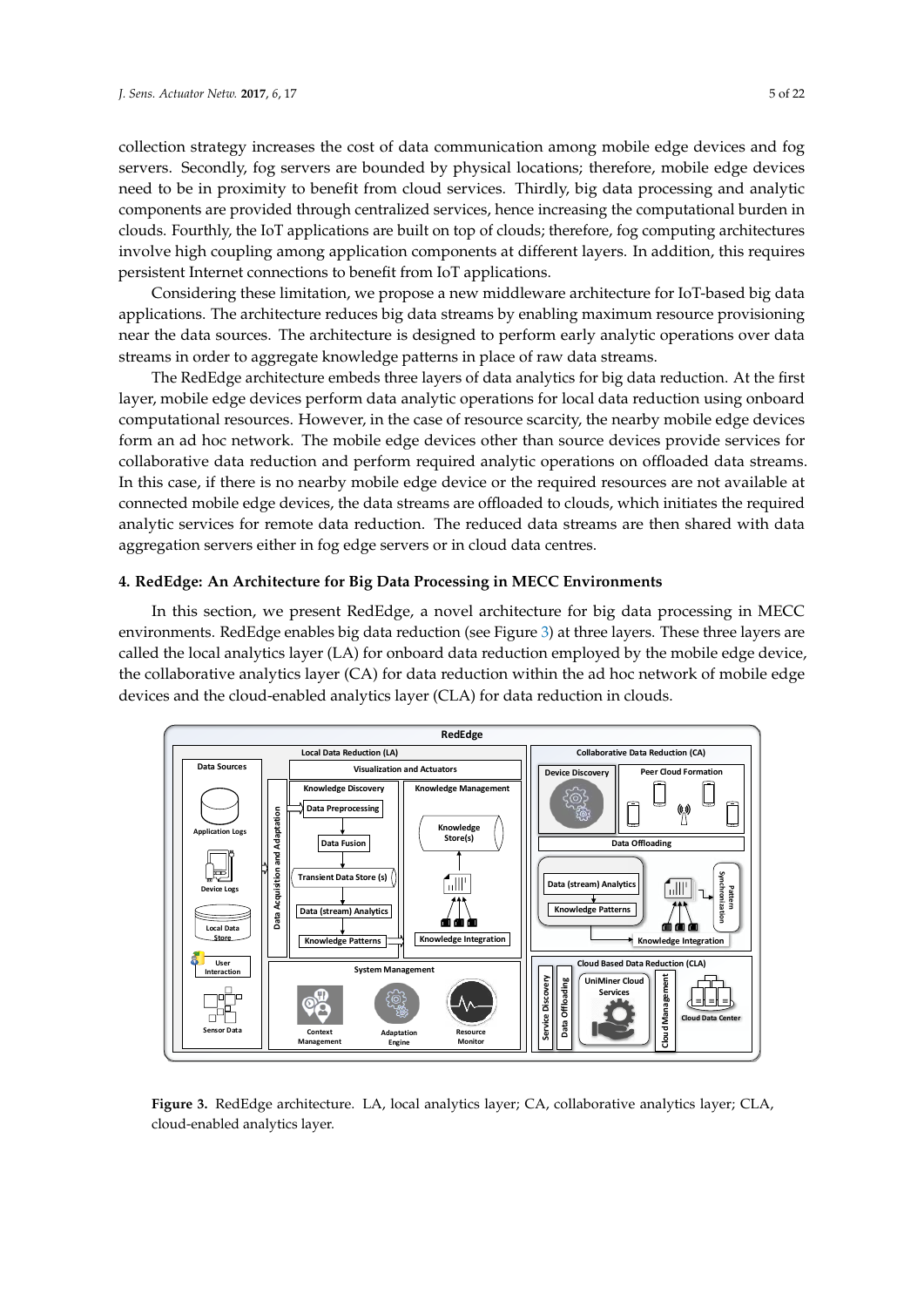#### *4.1. Components and Operations for LA*

At the LA layer, the RedEdge provides five modules for: (1) data acquisition and data adaptation; (2) knowledge discovery; (3) knowledge management; (4) visualization and actuation; and (5) system management.

#### 4.1.1. Data Acquisition and Data Adaptation

The RedEdge applications start execution and run as back-end services in mobile edge devices. Primarily, these applications perform the intelligent data collection depending on the application requirements. The data collection strategy also varies in different applications. For example, some of the applications (like environmental monitoring apps) may collect continuous data streams, and some of the applications may collect situation-based or periodic data collection. The data adaptation strategies help control data rates in RedEdge applications.

#### 4.1.2. Knowledge Discovery

The knowledge discovery module supports the execution of analytic components using onboard computational resources in mobile edge devices. The module provides different algorithms for data preprocessing operations such as noise reduction, outlier analysis, handling missing values and anomaly detection, to name a few. In addition, the data fusion components provide functionalities to fuse data streams from multiple homogeneous and heterogeneous data sources such as onboard and offboard sensors, as well as Internet-enabled social media data streams as used in social IoTs. Moreover, the module provides components for transient storage of fused data streams in mobile edge devices. Furthermore, the module provides a library of different data stream analytic algorithms in order to perform clustering, classification and association rule mining operations.

#### 4.1.3. Knowledge Management

The knowledge patterns generated by the knowledge discovery module differ depending on the data analytics operations of IoT applications. The knowledge management module enables one to integrate the relevant knowledge patterns and to produce a summarized and globalized view of the overall data. The knowledge integration is made in a way that all processed data could be effectively represented, and the resultant data is stored in local data stores using light databases. However, the challenge of tracking the processed and unprocessed data points introduces complexity in the overall data management process. To address this issue, the RedEdge works with the principles of data parallelism where each chunk of raw data is tracked starting from the acquisition until the integration of knowledge patterns. The data parallelization ensures that each data chunk is processed at least one time; however, this approach increases the overall computational complexity.

#### 4.1.4. System Management

The onboard resource dynamics and fast mobility create the issues of tracking mobile edge device locations and onboard available resources. The core functions of the system management module are the adaptation engine, the context monitor and the resource monitor. These functions ensure the robustness of the far-edge computing architecture in different scenarios. The adaptation engine ensures the execution of RedEdge components and data reduction in all three layers. In addition, the resource monitor and context manager periodically monitor available resources (memory, storage), locations (frequently-visited locations) and device-usage behaviour (charging, idle).

#### 4.1.5. Visualization and Actuation

The visualization module ensures the local knowledge availability by enabling on-screen visualization. The studies show that local visualization is very useful for real-time applications. However, due to resource constraints and limited screen size, local knowledge visualization does not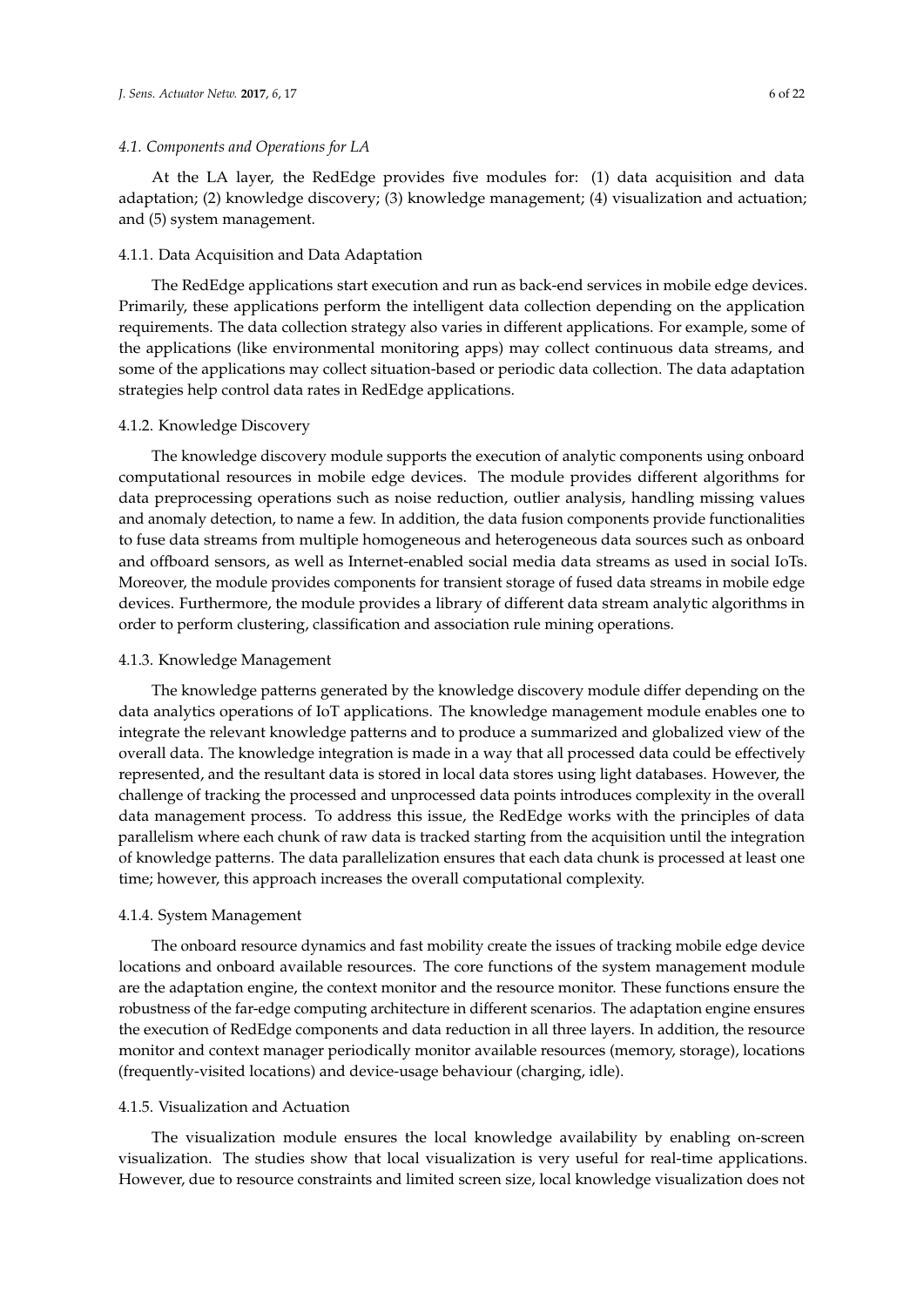support a detailed knowledge view. The topic of visualization needs a detailed and thorough study; therefore, it is not covered further in this article. The actuation component is designed to ensure the interaction of mobile edge devices with external environments, which include remote cloud services and nearby peer mobile edge devices. This module ensures the future extensibility of RedEdge to other devices, systems and communication networks.

## *4.2. Components and Operations for CA*

The discovery of other mobile edge devices and the available communication interfaces are key requirements for the ad hoc network formation of nearby mobile edge devices. The execution of knowledge discovery processes collaboratively and synchronizing resultant knowledge patterns are also challenging during collaborative data processing. The CA layer of RedEdge handles these issues to ensure seamless and collaborative data reduction.

## 4.2.1. Discovering Mobile Edge Devices and Communication Interfaces

The device discovery module handles two main issues. First, it discovers the mobile edge devices that may provide data processing services to other mobile edge devices. The source device in the network scans all connected communication interfaces and enlists all available mobile edge devices. The adaptation engine in RedEdge maintains and periodically updates a list of mobile edge devices for service utilization. The known devices are given priority over unknown devices. However, the list of known devices is maintained and updated whenever a new device is connected. This approach helps to seamlessly adapt to new and unknown environments for collaborative data reduction. The second main issue handled by RedEdge at this stage is to adapt and switch between different communication interfaces. It ensures seamlessly switching between different communications interfaces while maintaining the proximity of devices. This strategy helps to ensure maximum collaboration considering co-movement between different communication areas (such as Wi-Fi networks, public Internet facilities and home-networks).

#### 4.2.2. Peer to Peer Network Formation

Once the mobile edge devices are found and the information about their communication interfaces is collected, the RedEdge initiates the P2P network formation process. The source device broadcasts the peer request to all proximal mobile edge devices, which collect the information about available onboard computational resources and send this back to the source device. The source device then performs the cost-benefit analysis in order to decide the favourability of data offloading. In the case of favourable data offloading, mobile edge devices offload the data stream to nearby mobile edge devices.

## 4.2.3. Data Offloading in Mobile Edge Devices

The decision about the favourability of data offloading is quite challenging due to resource dynamics in mobile edge devices and the availability of communication interfaces. Depending on the multi-objective approach of data offloading, the minimal energy consumption, reduced bandwidth utilization cost, performance enhancement and maximum data reduction are considered as the main objectives.

Existing studies show that energy consumption differs between different communication interfaces and the distance among different devices; therefore, the optimal choice of communication interfaces is a key element to decide about the favourability. Keeping in view the recommendations given in [47], RedEdge creates the priority list of communication interfaces and switches accordingly. This approach helps with the maximum energy gain while communicating with proximal devices. The optimal bandwidth utilization is achieved by RedEdge by distributing data streams into small and manageable chunks. In this case, the data chunk size is carefully determined by calculating the energy cost of local computations and communication over proximal networks. The data chunk size is kept as big such that proximal communication becomes favourable when compared with local computations.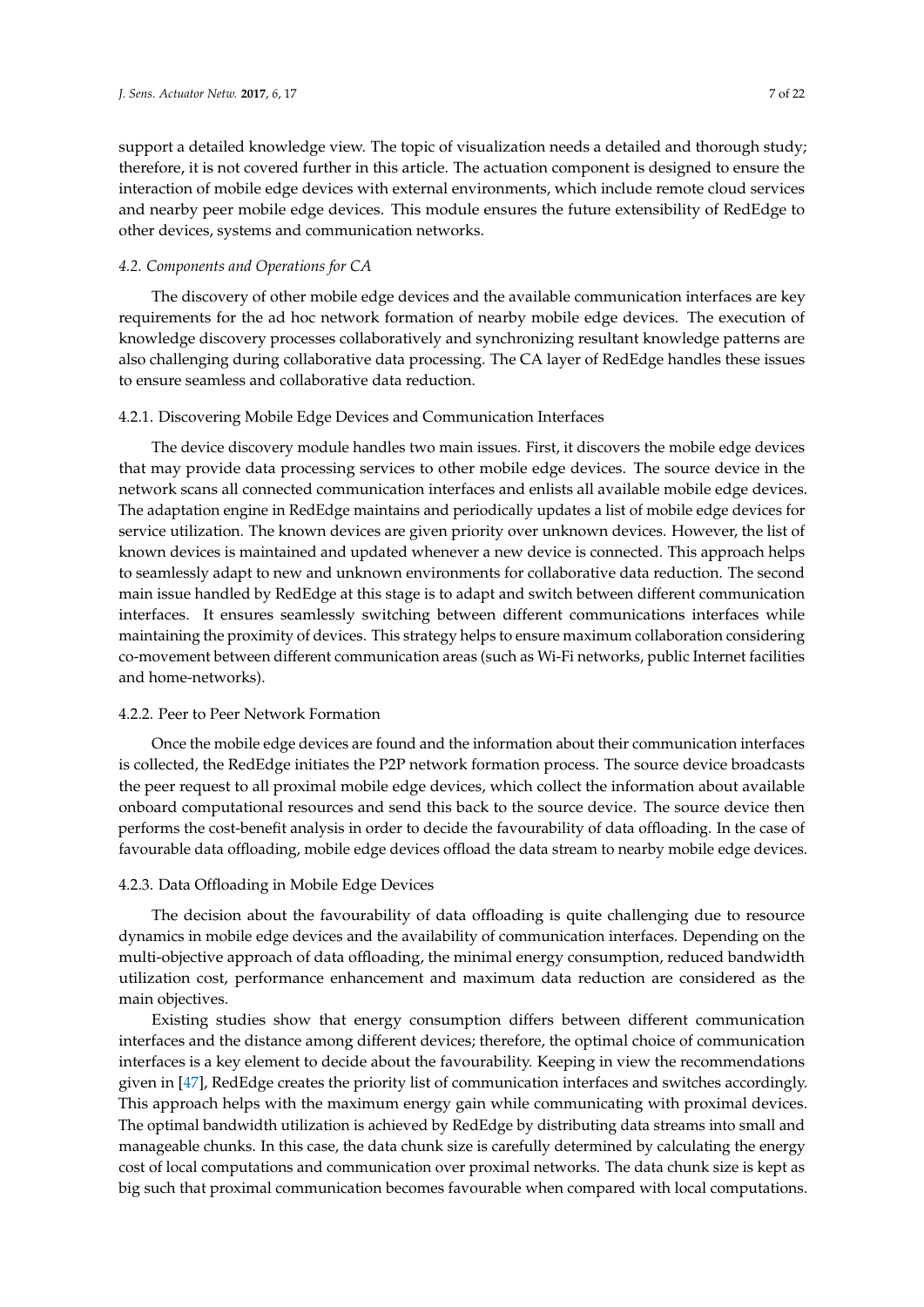However, the size must be kept moderate such that the performance of serving mobile edge devices will not be compromised. In addition, the offloading decision depends on the amount of data that needs to be processed in mobile edge devices. In the case of an insufficient amount of data, the data offloading becomes unfavourable and consumes more energy and computational resources when compared with the amount of data reduced using onboard computational resources in mobile edge devices. Considering these objectives and constraints, the RedEdge devises the optimal offloading strategy for collaborative and remote data reduction in MECC systems. Further details about the offloading scheme are presented in [44] for interested readers.

# 4.2.4. Knowledge Discovery and Pattern Synchronization

Once the offloading is completed, the mobile edge devices execute the components from their knowledge discovery modules. However, this depends on the application design, whether the whole knowledge discovery process is executed at the mobile edge device or partial task execution is performed. In the case of complete execution, the source device offloads raw data streams, and the mobile edge device executes the complete knowledge discovery process from preprocessing to data mining and summarization of patterns. In the case of partial execution, the source device offloads only preprocessed data in order to lower the overall bandwidth utilization in the ad hoc network. However, the mobile edge device executes the rest of the knowledge discovery process, and the resultant patterns are synchronized with the source device. In this case, the source device could not receive the results from the mobile edge device for a specified time period, and the data streams are offloaded to any other available nearer mobile edge device. To lessen the transient storage burden and to reserve the maximum computational power, the garbage collection process is executed by RedEdge, and mobile edge devices delete all processed raw data streams periodically from the Random Access Memory (RAM) and the device's local storage. Similarly, the source device deletes all processed data streams after receiving the corresponding knowledge patterns.

## *4.3. Components and Operations for CLA*

RedEdge maintains a service repository of available cloud services. The requirements of cloud services vary; therefore, the service repository contains various services for remote data reduction in clouds. The choice of service is solely dependent on the needs of big data systems; however, RedEdge provides an interface to access all available services in the repository. The mobile application offloads the data in the cloud environment with the request for the required cloud services where the cloud service manager automatically runs the requested services and completes the task execution.

RedEdge provides seven types of services, which are designed for data uploading, data preprocessing, data fusion, data mining, pattern summarization, knowledge management and pattern synchronization. The data uploading services help with handling offloaded data streams. The raw data streams are uploaded in transient data stores in clouds. The data preprocessing, data fusion and data mining services are executed in order to process raw data streams and uncover new knowledge patterns. The pattern summarization and knowledge management services are used to integrate and summarize knowledge patterns both uploaded by mobile edge devices and produced by cloud services. The summarized knowledge patterns are stored in permanent data stores inside clouds. The pattern synchronization services transfer the knowledge patterns for data aggregation in big data systems.

#### **5. Formal Modelling, Analysis and Verification**

Considering the complexity of operations in the RedEdge architecture, we formally model the propose architecture in order to analyse and verify its operations using high level Petri nets (HLPN) [48], the satisfiability modulo theories library (SMT-Lib) [49] and the Z3solver [50]. The basic introduction to HLPN, SMT-Lib and the Z3 solver is provided by [51,52] to aid the readers' understanding; therefore, further discussion on the topic is not made in this article.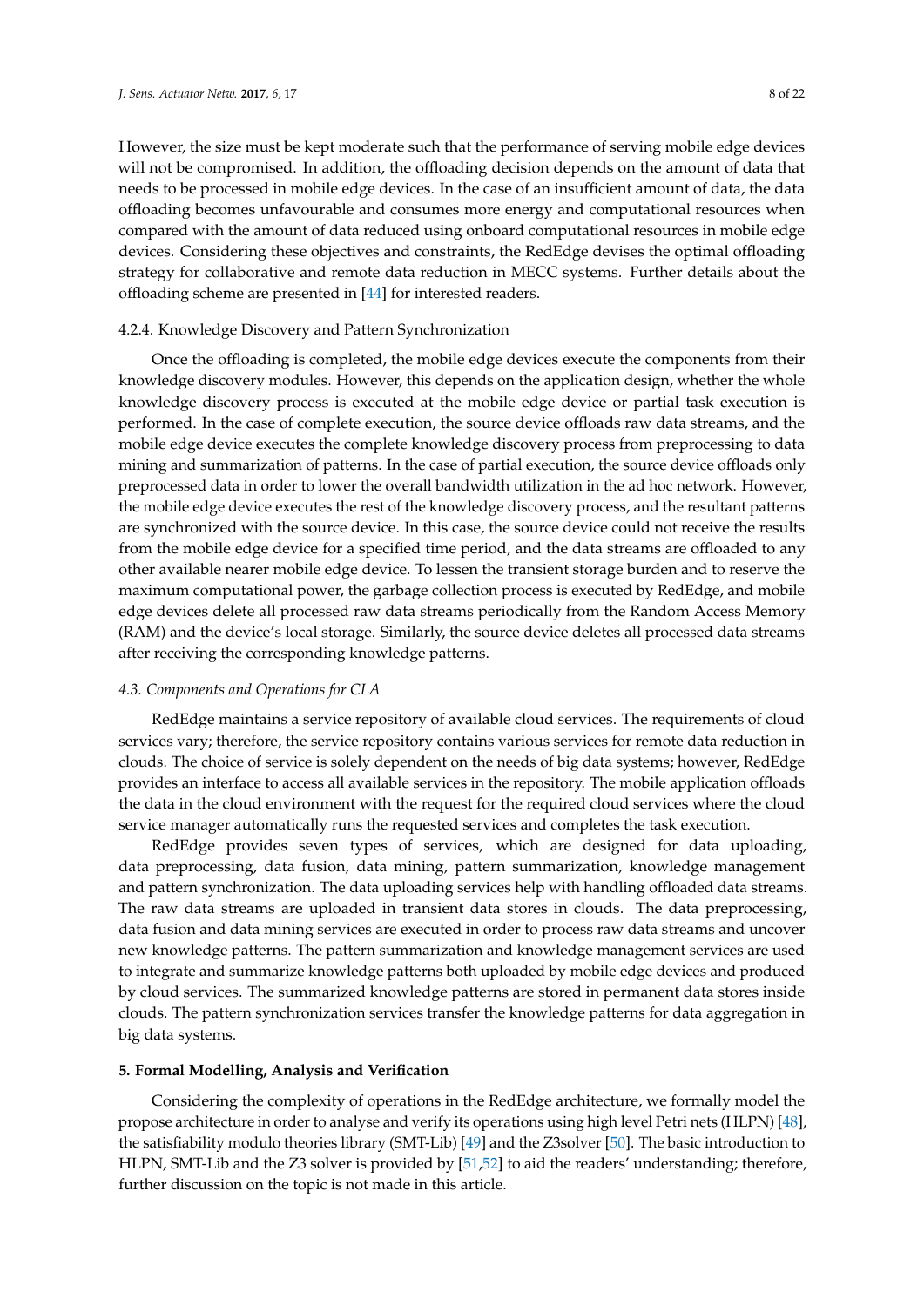The massive heterogeneity at all three layers of RedEdge introduces an unlimited amount of use cases and applications that are practically difficult to analyse and generalize in this research work. Therefore, considering the heterogeneity and complexity of operations in the RedEdge architecture, we formally model the propose architecture in order to analyse and verify its operations using high level Petri nets (HLPN) [48], the satisfiability modulo theories library (SMT-Lib) [49] and the Z3 solver [50]. The HLPN modelling approach is used in order to analyse the overall feasibility of RedEdge as a data reduction architecture. This approach has benefits over traditional Petri net models, which are more effective in specific use cases. However, the HLPN modelling approach has benefits in generalizing the data processing operations at each layer. The basic introduction to HLPN, SMT-Lib and the Z3 solver is provided by [51,52] to aid the readers' understanding; therefore, further discussion on the topic is not made in this article.

Petri nets are used for graphical and mathematical modelling of a system and are applied to a wide range of systems, such as distributed, parallel, concurrent, nondeterministic, stochastic and asynchronous systems. For the formal modelling of RedEdge, we used a variant of the conventional Petri net called high level Petri net (HLPN). The HLPN simulates a system and provides its mathematical properties, which are used to analyse the behaviour of a system.

HLPN is based on a seven-tuple model  $N = (P, T, F, \varphi, R, L, M_0)$ , where P denotes a set of places, *T* refers to the set of transitions (such that  $P \cap T = \emptyset$ ), *F* denotes flow relation (such that  $F \subseteq (P \times T) \cup (T \times P)$ ,  $\varphi$  maps places *P* to data types, *R* denotes a set of rules for transitions and *L* is a label on *F* and *M*0, which represents the initial marking. (*P*, *T*, *F*) provides information about the structure of the net, and  $(\varphi, R, L)$  provides the static semantics (i.e., information), which does not change throughout the system. In HLPN, places can have tokens of multiple types, which can be a cross product of two or more types. A few mapping examples include  $\varphi(P1) = Boolean$ ,  $\varphi(P2) = ID$ ,  $\varphi(P3) = P(Integer)$ , and  $\varphi(P1) = Char$ , where P1, P2 and P3 are the places of HLPN.

SMT is used for verifying the satisfiability of formulae over the theories under consideration. SMT-Lib provides a common input platform and benchmarking framework that helps with the evaluation of the systems. The usage of SMT is common in many fields, including deductive software verification. This thesis adopts the Z3 solver with SMT-Lib, which is a theorem prover developed at Microsoft Research. Z3 is an automated satisfiability checker that determines whether the set of formulas are satisfiable in the built-in theories of SMT-Lib. The HLPN model for the RedEdge framework is shown in Figure 4. We identify data types, places and mapping of data types to places. Data types and their mappings are shown in Tables 1 and 2, respectively. In Figure 4, the rectangular black boxes represent transitions and belong to set *T*, whereas circles represent places and belong to set *P*.



**Figure 4.** RedEdge HLPN model.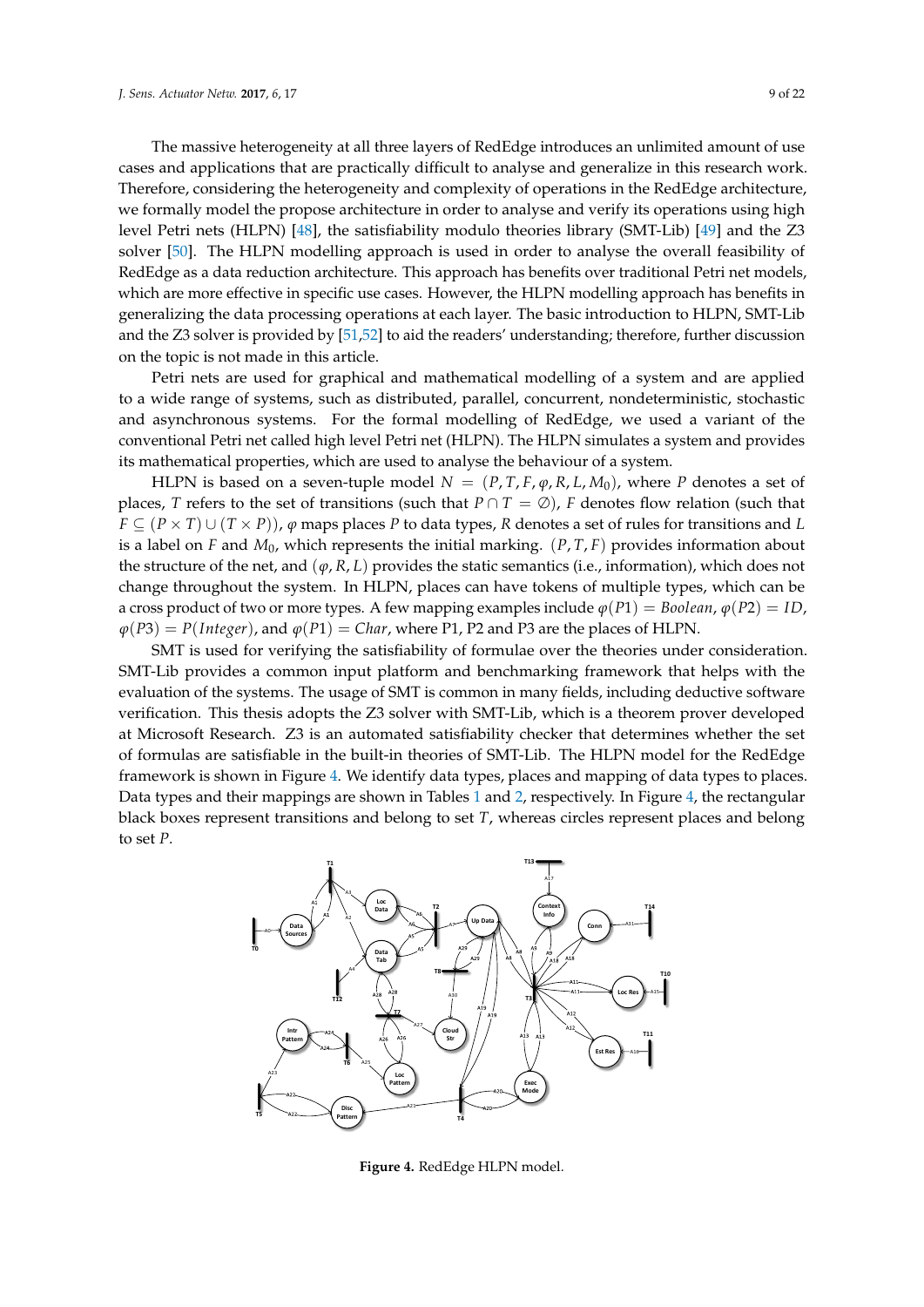$\overline{a}$ 

| <b>Types</b>           | Descriptions                                                                                                                         |
|------------------------|--------------------------------------------------------------------------------------------------------------------------------------|
| T_stamp                | A DateTime type representing date and time                                                                                           |
| F_name                 | A string type representing unprocessed data file name                                                                                |
| DS_ID                  | A string type representing name of data source                                                                                       |
| $Chunk$ <sub>_ID</sub> | A string type representing data chunk code generated by system                                                                       |
| Flag_status            | An integer type representing status of data chunks (unprocessed, processed, processing)                                              |
| Location               | A string type representing the name and GPS coordinates of a location                                                                |
| Charging               | A Boolean type representing the charging status of mobile edge device                                                                |
| Locked                 | A Boolean type representing the lock status of mobile edge device                                                                    |
| Calling                | A Boolean type representing the call status of mobile edge device                                                                    |
| Internet               | A Boolean type representing the availability status of active Internet interfaces                                                    |
| $Dev_$                 | A string type representing the device_id based on International Mobile Equipment<br>Identity(IMEI) of mobile edge device             |
| Mem                    | An integer type representing maximum memory in the mobile edge device                                                                |
| Storage                | An integer type representing maximum storage in the mobile edge device                                                               |
| $App$ <sub>ID</sub>    | A string type representing application_id in the mobile edge device                                                                  |
| Avlb_Loc_storage       | An integer type representing available local storage in the mobile edge device                                                       |
| Avlb_SD_card           | An integer type representing available storage on the SD-card in the mobile edge device                                              |
| Wifi                   | A string type representing availability and connectivity through Wi-Fi                                                               |
| <b>GSM</b>             | A string type representing availability and connectivity status through GSM                                                          |
| BT                     | A string type representing availability and connectivity through Bluetooth                                                           |
| BL                     | A string type representing availability and connectivity through Bluetooth Low Energy                                                |
| Exec_mode              | A string type representing the current execution mode of the system                                                                  |
| Pattern_attribute      | A string type representing multiple attributes of extracted patterns (types of patterns,<br>number of patterns, quality of patterns) |

**Table 1.** Data types for RedEdge high level Petri nets (HLPN).

**Table 2.** Places and mappings.

| <b>Places</b>               | <b>Mappings</b>                                                                                                                          |
|-----------------------------|------------------------------------------------------------------------------------------------------------------------------------------|
| $\phi(Data Sources)$        | $\rho(T\_stamp \times F\_name \times DS\_ID)$                                                                                            |
| $\phi$ (Loc Data)           | $\rho(T\_stamp \times F\_name \times DS\_ID)$                                                                                            |
| $\phi(Data$ Tab)            | $\rho$ (Chunk_ID × Flag_status × DS_ID × F_name)                                                                                         |
| $\phi(Up\ Data)$            | $\rho$ (Chunk ID $\times$ Flag status $\times$ DS ID)                                                                                    |
| $\phi$ (Context Info)       | $\rho(T_{\text{stamp}} \times \text{Location} \times \text{Charging} \times \text{Calling} \times \text{Internet} \times \text{Locked})$ |
| $\phi$ (Conn)               | $\rho(Dev_ID \times Mem \times Storage)$                                                                                                 |
| $\phi$ (Local Res)          | $\rho(T\_stamp \times Mem \times Avlb\_Loc\_storage \times Avlb\_SD\_Card \times Wifi \times GSM \times BT \times BL)$                   |
| $\phi(Est Res)$             | $\rho(App\_ID \times Mem \times Storage)$                                                                                                |
| $\phi$ ( <i>Exec Mode</i> ) | $\rho$ (Exec_mode)                                                                                                                       |
| $\phi(Disc$ Pattern)        | $\rho$ (Chunk ID $\times$ Pattern attributes)                                                                                            |
| $\phi(Intro$ Pattern)       | $\rho$ (Chunk_ID $\times$ Pattern_attributes)                                                                                            |
| $\phi$ (Loc Pattern)        | $\rho$ (Chunk ID $\times$ Pattern attributes)                                                                                            |
| $\phi$ (Cloud Str)          | $\rho$ (Chunk ID $\times$ DS ID $\times$ Pattern attributes)                                                                             |

For each data collection phase, the *data\_sources* information is initialized, and the data collection is started. The time series buffered data stream is created using *T\_stamp*, the temporary file name (*F\_name*) and the system generated data sources' ID (*DS\_ID*). RedEdge generates all unique IDs in the system at the time of application deployment. Therefore, these IDs remain constant until the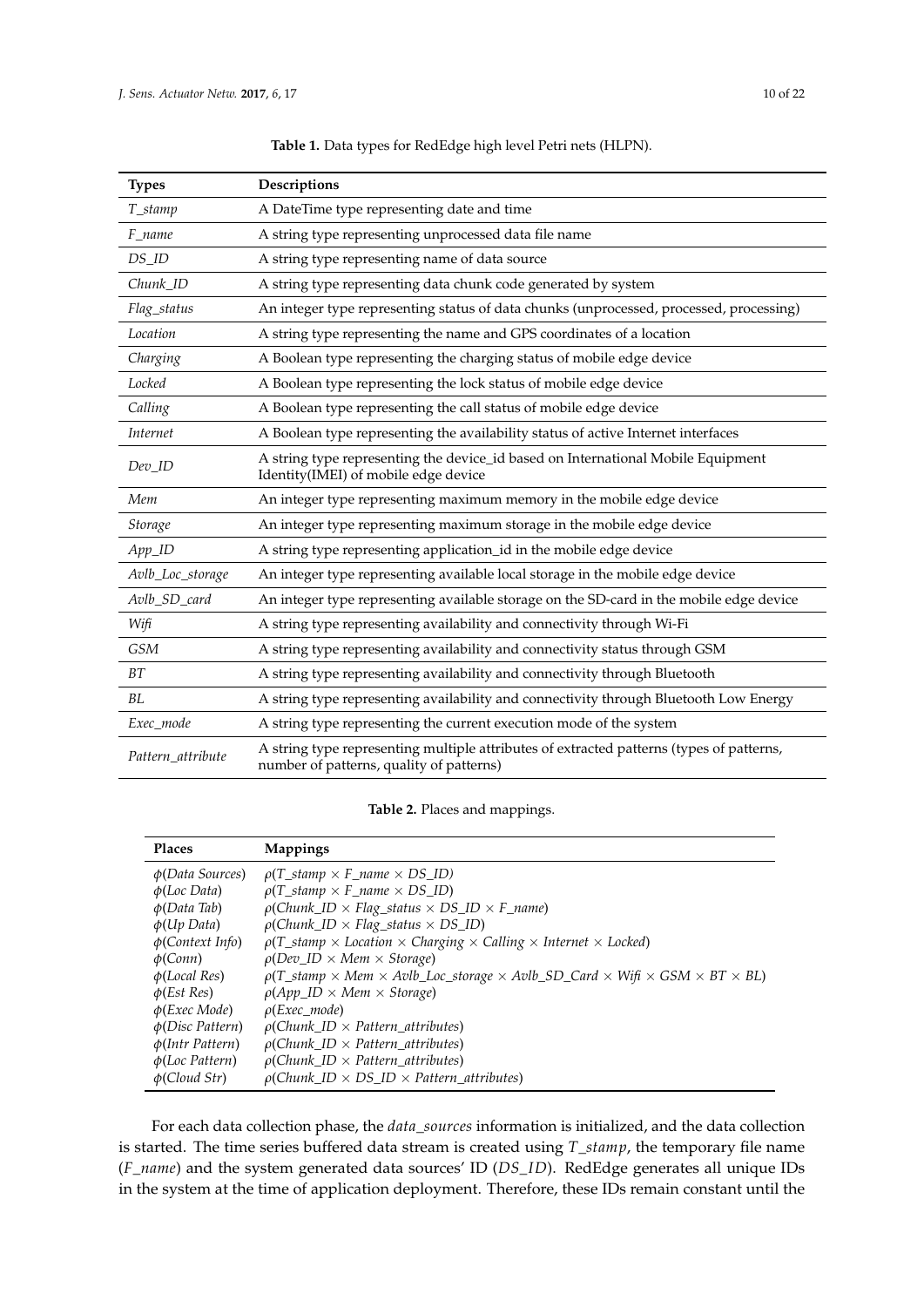application is installed on a device. When the collected data files reach a maximum threshold (i.e., the file size given by the application developer), the data file is stored on the onboard storage. In addition, a *Flag\_status* is maintained for each data file (called the data chunk). The *Flag\_status* shows the current processing status of any data chunk (zero for unprocessed, one for under-processing and −1 for processed). This is done at transition *T*1, and the transition is mapped to the following rule (see Equation (1)).

Once the sufficient data are collected, *T*2 gathers data from *Loc\_Data* and corresponding attributes (*Chunk\_ID, DS\_ID and Flag\_status*) from *Data\_Tab* and updates *Flag\_status* to "under-processed" (i.e., one). In addition, *T*1 periodically cleans processed data from *Loc\_Data* and updates *Data\_Tab* accordingly. The data controlling rule at *T*2 is mapped as follows (see Equation (2)).

$$
R(T1) = \forall a1 \in A1 \bullet a1[1] \neq NULL \land a1[2] \neq NULL \land a1[3] \neq NULL \land a1[4]
$$

$$
\forall a3 \in A3 \bullet a3[1] := a1[1] \land a3[2] := a1[2] \land a3[3] := a1[3] \land \forall a2 \in A2 \bullet \exists a2[1] := dist(a1[2]) \land a2[2] := a1[3] \land a2[4] := a1[2] \land \forall a4 \in A4 \land A3' = A3 \cup (a3[1], a3[2], a3[3]) \land A2' = A2 \cup (a2[1], a2[2], a2[3], a2[4])
$$

$$
(1)
$$

$$
R(T2) = \forall a5 \in A5, \forall a6 \in A6 \bullet a5[4] = a6[2] \land a5[3] = 0 \land \forall a7 \in A7 \bullet a7[1] := a5[1] \land a7[2] := a5[3] \land a7[3] := a5[2] \land A7' = A7 \cup (a7[1], a7[2], a7[3]) \land a5[3] := 1 \land A5' = A5 \cup (a5[1], a5[2], a5[3], a5[4])
$$
\n(2)

After the establishment of the amount and type of data to be processed, *T*3 collects *Context\_in f o*, *Conn*, *Loc\_Res*, *Est\_Res* and related information and executes the *Rule\_engine*, which runs the execution rules and switches between all three execution modes (i.e., LA, CA or CLA). The rule for the selection of the execution mode is mapped at *T*3 as follows (see Equation (3)).

$$
R(T3) = \forall a8 \in A8, \forall a9 \in A9, \forall a10 \in A10, \forall a11 \in A11, \forall a12 \in A12, \forall a13 \in A13,
$$
  
\n• $a13[1] = LA - Mode \land a12[2] > a11[2] \land \forall a12[3] > a11[3] + a11[4] \land a13 := CA - Mode \land \forall a18 \in A18 \mid a10[1] = a12[1] \land \forall a12[2] > a18[3] \land a12[3] > a18[4] \land a13 := CLA - ModeA13' = A13 \cup (a13)$ \n(3)

*T*4 collects the *Exec\_mode* status, and in the case of LA and CA, data mining tasks are initiated locally. For LA, all data mining tasks are executed using onboard local resources. However, in the case of CA, data mining tasks are offloaded to peer-candidate devices, where each peer-candidate device acts as a standalone data mining platform. In addition, *T*4 collects *U p\_data* and schedules the data mining tasks accordingly. The *Exec\_mode* at *T*4 is mapped using the following rule (see Equation (4)).

$$
R(T4) = \forall a19 \in A19, \forall a20 \in A20, \forall a21 \in A21 \bullet a21[1] := a19[1] \land a21[2] := Data - Mining(a19[1]) \land A21' = A21 \cup (a21[1], a21[2])
$$
\n(4)

Once the data mining tasks are executed successfully, the *Disc\_Pattern* is evaluated at *T*5 and is mapped as follows (see Equation (5)).

$$
R(T5) = \forall a22 \in A22, \forall a23 \in A23 \bullet a23[1] := a22[1] \land a23[2] := a22[2] \land A23' = A23 \cup (a23[1], a23[2])
$$
 (5)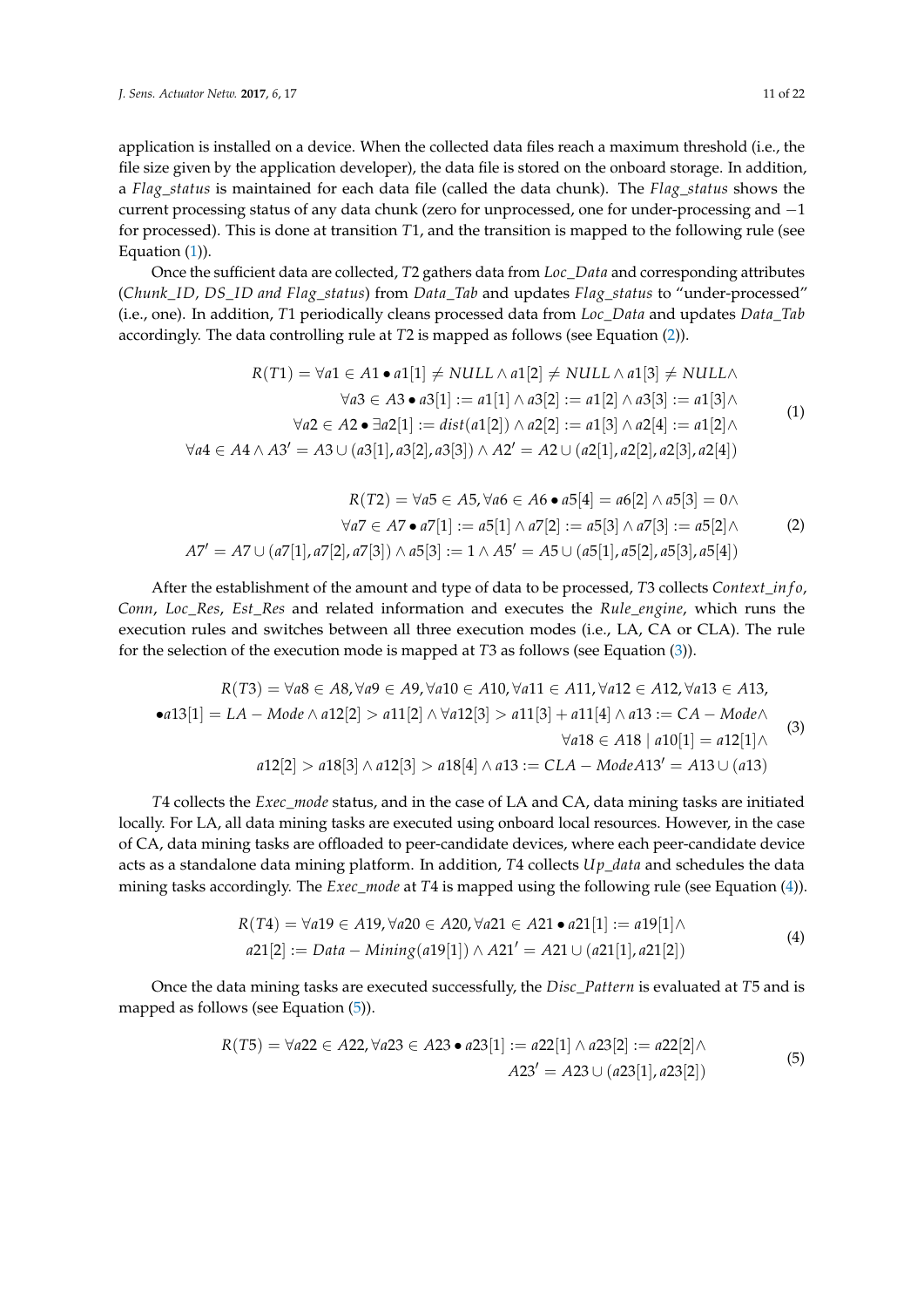After refinement of *Disc\_patterns* into *Intr\_patterns*, the relevant patterns are summarized and merged at T6 using Equation (6). Depending on the configuration of each application, data patterns are marked as public, private or protected and stored locally at *Loc\_Pattern*.

$$
R(T6) = \forall a24 \in A24, \forall a25 \in A25 \bullet a25[1] := a24[1] \land a25[2] := a24[2] \land A25' = A25 \cup (a25[1], a25[2])
$$
 (6)

*T*7 synchronizes *Loc\_patterns* with cloud data stores (*CloudStr*). In addition, the *Flag\_status* of successfully executed *Chunk\_ID* is updated to "processed" (i.e., −1). The synchronization at *T*7 is mapped using Equation (7). Consequently, whenever the Internet connection is available, neither LA, CA, or CLA is enabled, and there are some unsynchronized data patterns (*UPs*); then, *UPs* are synchronized with their respective counterparts in the cloud. However, data patterns need to be stored in different directories on the mobile edge devices to classify synchronized and unsynchronized versions.

$$
R(T7) = \forall a26 \in A26, \forall a27 \in A27, \forall a28 \in A28 \bullet a27[2] := a26[2] \land a28[1] = a26[1] \land a28[3] = -1 \land a27[1] := a26[1] \land A27' = A27 \cup (a27[1], a27[2], a27[3]) \land A28' = A28 \cup (a28[1], a28[2], a28[3], a28[4])
$$
\n
$$
(7)
$$

Lastly, in the case of CLA, the raw data stream is uploaded to *CloudStr* using the following rule (see Equation (8)).

$$
R(T8) = \forall a29 \in A29, \forall a30 \in A30 \bullet a30[1] := a29[1] \land A30' = A30
$$
  

$$
\cup (a30[1], a30[2], a30[3])
$$
 (8)

The formal verification of HLPN (using the Z3 solver) determines that RedEdge is completely workable and executes according to specified properties. We also evaluated our RedEdge model using the PIPE+ editor [53], which provides a graphical interface to develop and analyse HLPN for bounded model checking (BMC) (see Figure 5).



**Figure 5.** PIPE+ Editor screenshot of RedEdge.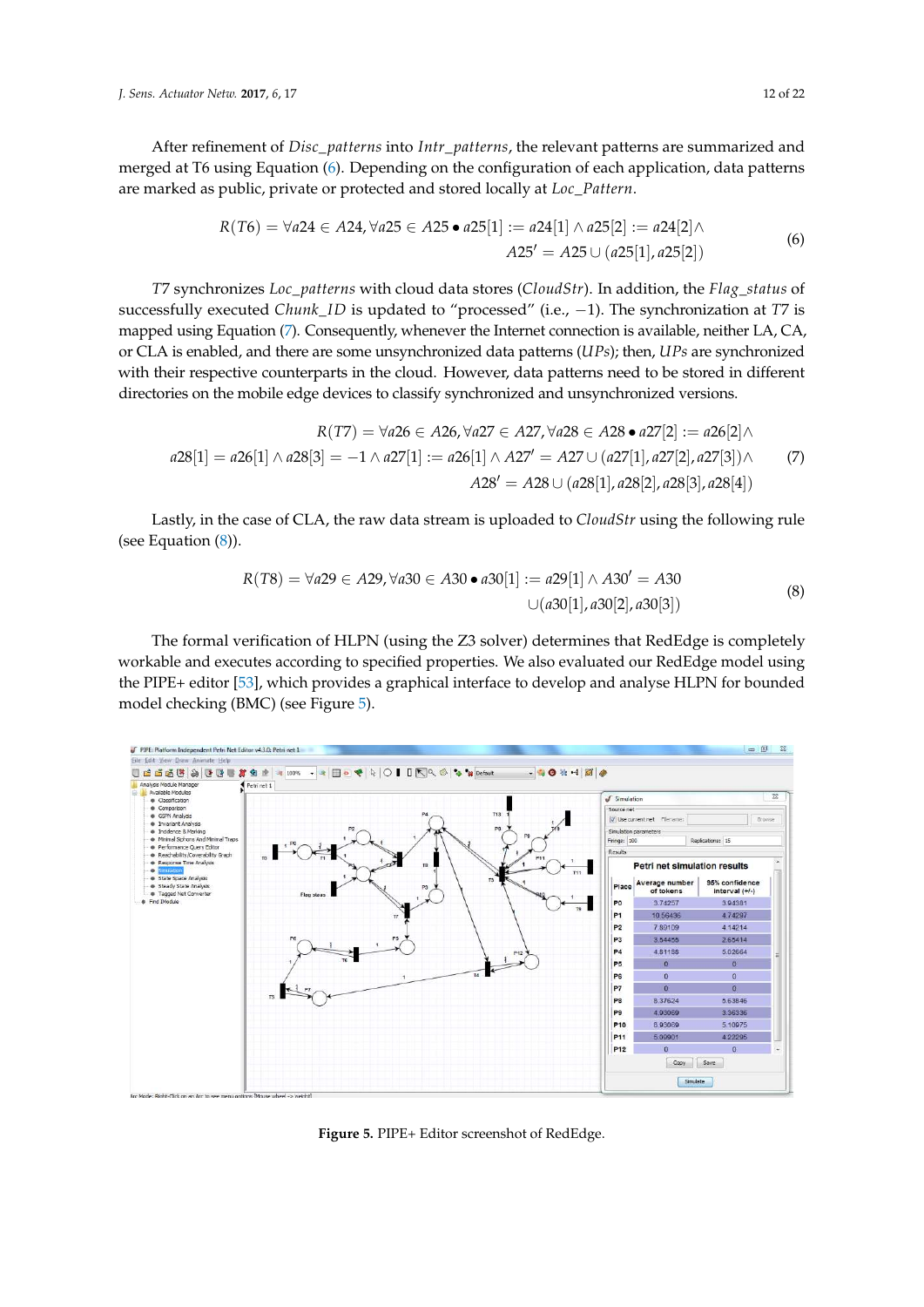The traversal paths in HLPN are given in forward and backward incidence matrices generated using PIPE+ (see Tables 3 and 4).

| Places                | T0 | Т1       | T10      | T11      | Т6 | T5             | Т4       | T <sub>12</sub> | Т2       | T7       | T8       | T3       | <b>T13</b> | T <sub>14</sub> | T <sub>19</sub> |
|-----------------------|----|----------|----------|----------|----|----------------|----------|-----------------|----------|----------|----------|----------|------------|-----------------|-----------------|
| $\phi(Data\ Sources)$ |    |          |          | $\theta$ | 0  | $\theta$       | $\Omega$ | 0               | $\theta$ | 0        | $\Omega$ | $\Omega$ | 0          | 0               | $\Omega$        |
| $\phi$ (Loc Data)     | 0  | 1        | 0        | 0        | 0  | $\Omega$       | $\Omega$ | 0               | 1        | 0        | $\theta$ | $\theta$ | 0          | 0               |                 |
| $\phi$ (Exec Mode)    |    |          |          | 0        | 0  | $\Omega$       |          | 0               | $\Omega$ | 0        | $\Omega$ | 1        | 0          |                 |                 |
| $\phi$ (Loc Pattern)  | 0  | $\Omega$ | $\Omega$ | 0        | 1  | $\Omega$       | $\Omega$ | 0               | $\theta$ | 1        | $\theta$ | $\theta$ | 0          | 0               |                 |
| $\phi(Intro$ Pattern) | 0  |          |          | $\Omega$ | 1  | 1              | $\Omega$ | 0               | $\Omega$ | 0        | $\Omega$ | $\Omega$ | 0          | 0               |                 |
| $\phi(Disc$ Pattern)  | 0  | 0        | $\Omega$ | 0        | 0  | 1              | 1        | $\Omega$        | $\Omega$ | 0        | $\Omega$ | $\Omega$ | 0          | 0               |                 |
| $\phi(Data$ Tab)      |    | 1        |          | 0        | 0  | $\Omega$       | $\Omega$ | 1               | 1        | 1        | $\Omega$ | $\Omega$ | 0          |                 |                 |
| $\phi(Up\ Data)$      |    | $\Omega$ | $\Omega$ | 0        | 0  | $\Omega$       | 1        | $\Omega$        | 1        | $\Omega$ | 1        | 1        | 0          | 0               |                 |
| $\phi$ (Cloud Str)    | 0  | $\Omega$ | $\Omega$ | 0        | 0  | $\overline{0}$ | $\Omega$ | 0               | $\Omega$ | 1        | 1        | $\Omega$ | 0          |                 |                 |
| $\phi$ (Context Info) | 0  | 0        | $\Omega$ | $\Omega$ | 0  | $\Omega$       | $\Omega$ | $\Omega$        | $\Omega$ | 0        | $\Omega$ | 1        | 1          |                 |                 |
| $\phi$ (Conn.)        |    | 0        | 0        | 0        | 0  | $\Omega$       | 0        | 0               | $\Omega$ | 0        | $\Omega$ | 1        | 0          |                 |                 |
| $\phi$ (Loc Res)      |    | 0        | 1        | 0        | 0  | $\Omega$       | $\Omega$ | $\Omega$        | $\Omega$ | $\Omega$ | $\Omega$ | 1        | 0          | 0               |                 |
| $\phi(Est Res)$       |    | 0        | 0        |          | 0  | $\Omega$       | $\Omega$ | 0               | $\Omega$ | 0        | $\Omega$ | 1        | 0          |                 |                 |

**Table 3.** Forward incidence matrix.

**Table 4.** Backward incidence matrix.

| Places                | T0 | Т1       | T <sub>10</sub> | T <sub>11</sub> | T6       | T5       | T4       | <b>T12</b> | T2 | T7       | T8       | T3       | T13      | <b>T14</b> | T <sub>19</sub> |
|-----------------------|----|----------|-----------------|-----------------|----------|----------|----------|------------|----|----------|----------|----------|----------|------------|-----------------|
| $\phi(Data\ Sources)$ | 0  | 1        | $\Omega$        | 0               | $\theta$ | $\theta$ | $\theta$ | 0          | 0  | 0        | 0        | $\Omega$ | $\theta$ | $\theta$   | $\Omega$        |
| $\phi$ (Loc Data)     | 0  | 0        | 0               | 0               | 0        | $\theta$ | 0        | $\theta$   | 1  | 0        | 0        | $\Omega$ | 0        | 0          |                 |
| $\phi$ (Exec Mode)    | 0  | 0        | $\Omega$        | 0               | $\Omega$ | $\Omega$ |          | $\Omega$   | 0  | 0        | $\Omega$ |          | 0        | 0          |                 |
| $\phi$ (Loc Pattern)  | 0  | $\Omega$ | 0               | 0               | 0        | 0        | 0        | 0          | 0  | 1        | 0        | 0        | 0        | 0          |                 |
| $\phi(Intro$ Pattern) | 0  | 0        | $\Omega$        | 0               | 1        | $\Omega$ | $\Omega$ | $\Omega$   | 0  | $\theta$ | 0        | $\Omega$ | $\Omega$ | $\theta$   |                 |
| $\phi(Disc$ Pattern)  | 0  |          | $\Omega$        | $\theta$        | $\Omega$ | 1        | $\Omega$ | $\Omega$   | 0  | 0        | $\Omega$ | $\Omega$ | $\Omega$ | 0          |                 |
| $\phi(Data Tab)$      | 0  | 0        | $\theta$        | 0               | $\theta$ | $\theta$ | $\Omega$ | $\Omega$   | 1  | 1        | $\Omega$ | $\Omega$ | $\Omega$ | 0          |                 |
| $\phi(Up\ Data)$      |    | $\Omega$ | $\Omega$        | $\theta$        | $\Omega$ | $\theta$ | 1        | $\Omega$   | 0  | 0        | 1        | 1        | $\Omega$ | 0          |                 |
| $\phi$ (Cloud Str)    | 0  | 0        | $\Omega$        | 0               | $\theta$ | $\theta$ | 0        | $\Omega$   | 0  | 0        | 0        | $\Omega$ | $\Omega$ | 0          |                 |
| $\phi$ (Context Info) | 0  | 0        | $\Omega$        | $\Omega$        | $\Omega$ | $\Omega$ | $\Omega$ | $\Omega$   | 0  | $\Omega$ | $\Omega$ | 1        | $\Omega$ | 0          |                 |
| $\phi$ (Conn.)        |    | $\Omega$ | 0               | $\Omega$        | 0        | $\theta$ | 0        | $\Omega$   | 0  | 0        | 0        | 1        | $\Omega$ | 0          |                 |
| $\phi$ (Loc Res)      |    | 0        | $\Omega$        | $\Omega$        | $\Omega$ | $\Omega$ | $\Omega$ | $\Omega$   | 0  | 0        | $\Omega$ | 1        | $\Omega$ | 0          |                 |
| $\phi(Est Res)$       |    |          |                 | $\Omega$        | $\Omega$ | $\Omega$ | $\Omega$ | $\Omega$   | 0  | $\Omega$ | 0        | 1        |          |            |                 |

The results show that all places in the RedEdge are reachable when moving forward (see Table 3). Similarly, all places, except *φ*(*Cloud Str*), are reachable in reverse order (see Table 4). The *φ*(*Cloud Str*) is made irreversible to eliminate the loop in the data processing cycle.

BMC handles the state space explosion problem by executing a limited number of states. Therefore, BMC is applied over the finite set of transitions (*M*) using a linear temporal logic (LTL) formula (*f*) and given the upper bound value "*k*". BMC determines an execution path of length "*k*" that satisfies the LTL formula. For BMC, first of all, a logic formula *φk* is constructed from *M*, *f* and *k* and verified using the constraint solver. If an " *f* " is satisfied over a path of maximum length "*k*" in *M*\_*k*, then *φk* is said to be satisfiable. In existential BMC, it is very hard to find the upper bound for "*k*"; therefore, the negated safety property is used for validation. The negation safety property determines the safety of the mode as long as *f* is not satisfiable. The HLPN model was translated to logic formulas and evaluated for its satisfiability. The tokens are distributed in different places in various markings on each state of HLPN. The detailed theory of HLPN mapping according to the SMT context is presented in [54] for interested readers.

In general, during safety (reachability) analysis, PIPE+ generated 3072 states and 38,592 arcs, creating a space explosion problem when *φ*(*Data\_Sources*) and *φ*(*Exec Mode*) are enabled with one token on each place. The simulation results (see Table 5) show that all places are reachable, and it satisfies the safety property. The minimum thresholds, where all places are reachable, are 36 firings with five replications. Alternately, the maximum threshold is 10,000 firings with 15 replications.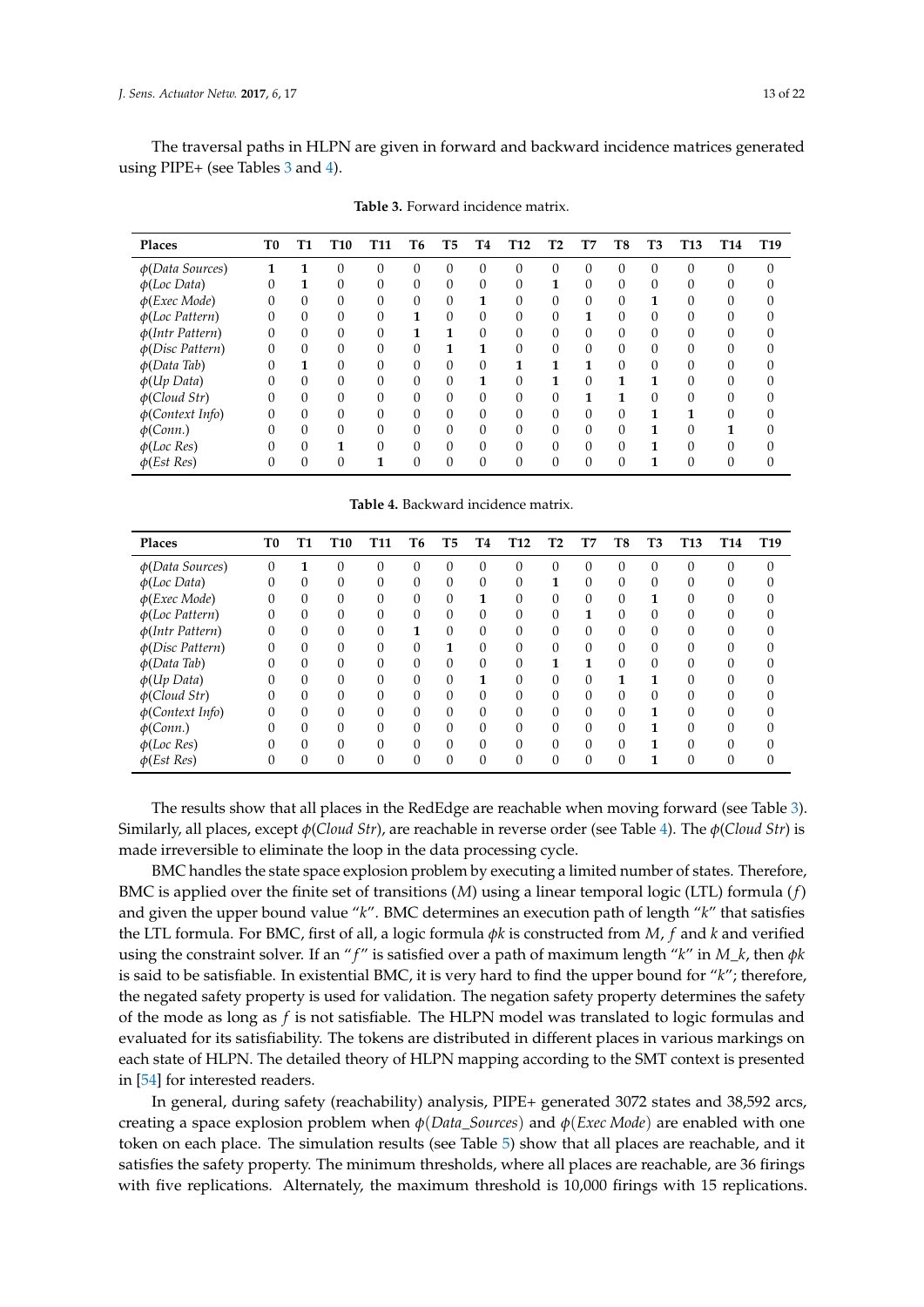The simulation results with minimum and maximum thresholds are presented in terms of the average number of tokens produced at each place and the acceptable margin of error during each execution cycle. Consequently, we establish an argument that RedEdge is completely workable, and all places are reachable using specified rules.

| <b>Places</b>         | Minimum Threshold     |                | Maximum Threshold     |                |  |  |  |
|-----------------------|-----------------------|----------------|-----------------------|----------------|--|--|--|
|                       | Average No. of Tokens | 95% Confidence | Average No. of Tokens | 95% Confidence |  |  |  |
| $\phi(Data\ Sources)$ | 3.5135                | 1.7770         | 334.8233              | 18.1603        |  |  |  |
| $\phi$ (Loc Data)     | 2.9189                | 0.6936         | 354.3783              | 27.6568        |  |  |  |
| $\phi$ (Exec Mode)    | 4.2703                | 0.6006         | 684.8284              | 38.9546        |  |  |  |
| $\phi$ (Loc Pattern)  | 2.1892                | 1.2426         | 342.7440              | 20.0734        |  |  |  |
| $\phi(Intro$ Pattern) | 1.72973               | 1.15794        | 675.6431              | 41.8029        |  |  |  |
| $\phi(Disc$ Pattern)  | 2.4054                | 1.1550         | 340.9338              | 20.8442        |  |  |  |
| $\phi(Data$ Tab)      | 0.4595                | 2.18681        | 323.2102              | 31.7452        |  |  |  |
| $\phi(Up\ Data)$      | 1.0270                | 1.4271         | 332.9073              | 32.9875        |  |  |  |
| $\phi$ (Cloud Str)    | 1.5405                | 0.4962         | 305.2618              | 28.0542        |  |  |  |
| $\phi$ (Context Info) | 0.9729                | 1.0296         | 320.1321              | 30.2847        |  |  |  |
| $\phi$ (Conn.)        | 1.0270                | $\Omega$       | 1.0001                | $\Omega$       |  |  |  |
| $\phi$ (Loc Res)      | 0.5405                | 0.7352         | 339.9139              | 31.5361        |  |  |  |
| $\phi$ (Est Res)      | 0.3514                | 0.5164         | 327.8112              | 25.2031        |  |  |  |

**Table 5.** Simulation results of the RedEdge HLPN model.

#### **6. Performance Evaluation of the Proposed Data Reduction Strategy**

To validate and demonstrate the effectiveness of the RedEdge architecture and the related data reduction strategy employed by the RedEdge architecture, we have developed and tested an application based on the RedEdge architecture in a real-world application setting. In this section, we present the outcomes of this experimentation in terms of the effectiveness of the big data reduction strategy (including battery power consumption, memory consumption and latency). We compare our results with raw data stream uploading and present the potential savings in battery power and memory overhead that can be achieved by the RedEdge architecture.

# *6.1. Big Data Reduction in Participatory Sensing Application*

In a smart city scenario, participatory sensing applications aid in collecting data streams from citizens and sensing systems deployed on roads, railway tracks, shopping and parking areas and countless other places in the cities. Let us consider an example of a citizen sensing application for a smart city, whereby the city administration wants to improve the quality of leisure time that citizens want to spend in public parks, sporting places and shopping malls. The city government asks the citizens to share information about their physical activities and locations in order to improve public facilities. Conventionally, the applications installed on citizens' mobile phones collect the sensing information (i.e., readings from accelerometers, GPS, nearer Wi-Fi, etc.) and transfer the raw data streams to the cloud for analysis. We use this scenario in order to evaluate the RedEdge architecture.

## *6.2. System Development Platform and Real-World Experiment Settings*

We selected multiple application development platforms in order to evaluate the performance of the RedEdge architecture. For local data reduction components, we developed data acquisition and adaptation, knowledge discovery, knowledge management and system management modules using Android SDK and Java 8. For collaborative data reduction, we integrated the AllJoyn framework for device discovery, P2P network formation and data offloading. However, the data reduction modules were implemented using Android SDK and Java 8. For cloud-based data reduction, we developed multi-threaded cloud services and deployed it in a cloud environment using Google's compute engine. We select three classifiers, namely J48, naive Bayes and random forest as the underlying knowledge discovery techniques employed by the participatory sensing application.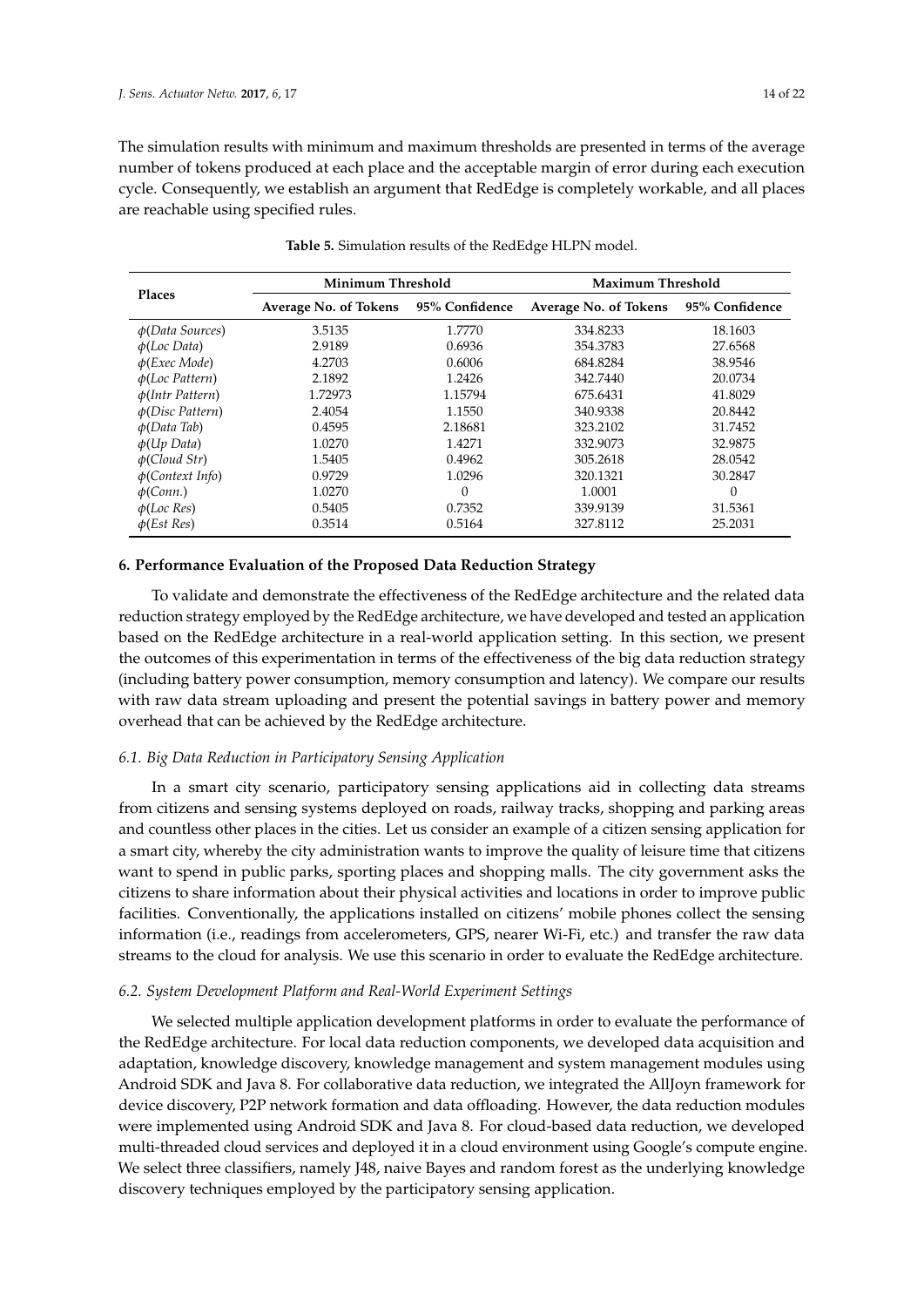The experiments were performed in two phases. In the first phase, we recruited 12 graduate students to collect data streams in order to develop the learning models. In the second phase, we deployed the learning models in the mobile edge devices for activity predictions and input the raw data streams in order to perform the evaluation of RedEdge. The performance evaluation of RedEdge was made in terms of battery power consumption and memory utilization during raw data uploading and data reduction using RedEdge.

# *6.3. Results of the Real-World Experiment*

Mobile edge devices operate in resource-constrained environments; therefore, power consumption and memory utilization during data reduction were the main considerations during the evaluation. We integrated a software-based open source power profiling tool in RedEdge in order to measure the power consumed by application components. Since the nature of streaming data in big data systems varies according to the application requirements, we configured RedEdge accordingly. The accelerometer and GPS receiver collect the data stream at a constant rate (i.e., 100 readings per second for the accelerometer and a GPS reading after every 5 s). However, we generated different sizes of data chunks between time interval of 5 s and 300 s so that we can measure the effect of both volume and velocity on the performance of RedEdge.

Figure 6 shows the power consumption comparison of data uploading strategies. Initially, the raw data streams were uploaded in mobile edge devices, whereby the average battery power consumption for each data chunk remained around 16 mW (milliwatts). However, due to mobility constraints and switching among different networks, sometimes the average power overhead on the mobile edge device increased about 3 mW. The maximum power consumed during raw data uploading in mobile edge devices remained 19 mW. Comparatively during raw data uploading in clouds, the mobile edge device consumed less power, whereby the average consumption remained around 11 mW. However, the RedEdge architecture improves the performance, whereby the cost of uploading knowledge patterns remained around 1.33 mW on average. The experiment revealed that power consumption for knowledge transfer was almost 12-times lower as compared with raw data transfer in mobile edge devices and almost eight-times lower in the case of the comparison with raw data transfer in the cloud.

Although RedEdge minimized the power consumption for data transfer, there remains an energy overhead of data processing. The results presented in Figure 7 reveals that RedEdge consumed more power while processing data streams in mobile edge devices as compared with data processing using mobile edge devices in ad hoc networks and clouds. The average battery power consumption during data processing in the mobile edge device, the serving mobile edge device and the cloud remained 468 mW, 61 mW and 367 mW, respectively. However, the power consumption does not significantly impact the performance of mobile edge devices. For example, for a 2000-mAh (milliamperes per hour) battery operating with 3.7 volts, the mobile edge device can last for around 16 h in LA mode, 140 h in CA mode and around 20 h in CLA mode. The battery time was calculated using Equation (9). Here, "*P*" represents the power.

$$
Time = \frac{2000}{(P/3.7)}\tag{9}
$$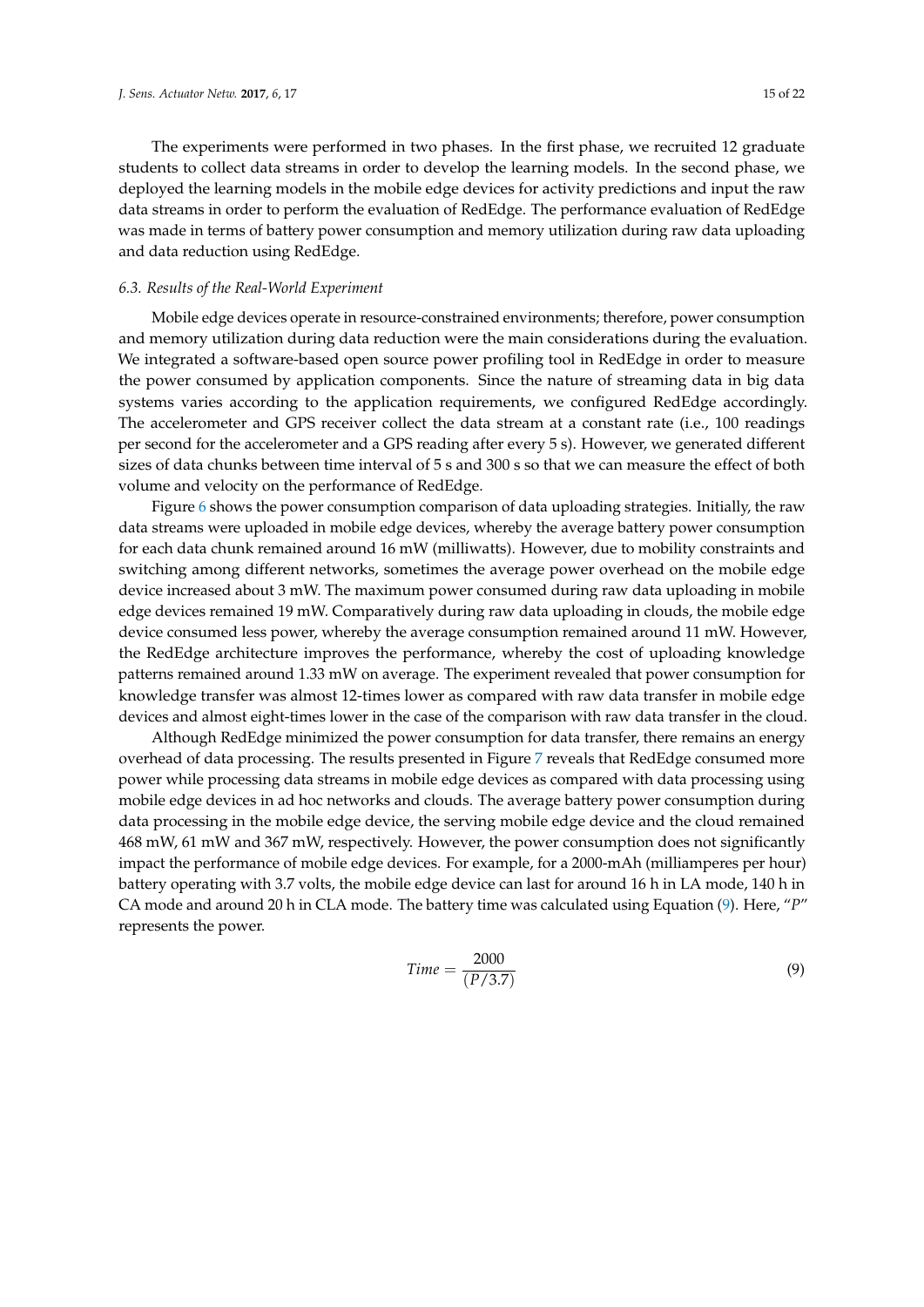

**Figure 6.** Power consumption comparison.



**Figure 7.** Power consumption overhead of RedEdge.

Figure 8 shows the memory consumption during raw data uploading and knowledge transfer in mobile edge devices and clouds. The mobile edge devices consumed 29 MB and 27 MB of total memory during raw data transfer in mobile edge devices and clouds, respectively. However, the memory consumption lowered up to 15 MB during knowledge pattern transfer in the cloud. Although we achieved 50% memory gain, RedEdge introduces an overhead of memory consumption for LA, CA and CLA modes. Figure 9 shows the memory overhead of the RedEdge architecture. The results reveal that RedEdge consumed on average 25 MB in LA mode, 27 MB in CA mode and 28 MB in CLA mode. Interestingly, the memory consumption during data processing using RedEdge does not significantly differ from that of raw data uploading in mobile edge devices and clouds. Therefore, the memory consumption overhead of RedEdge does not degrade the performance of mobile edge devices.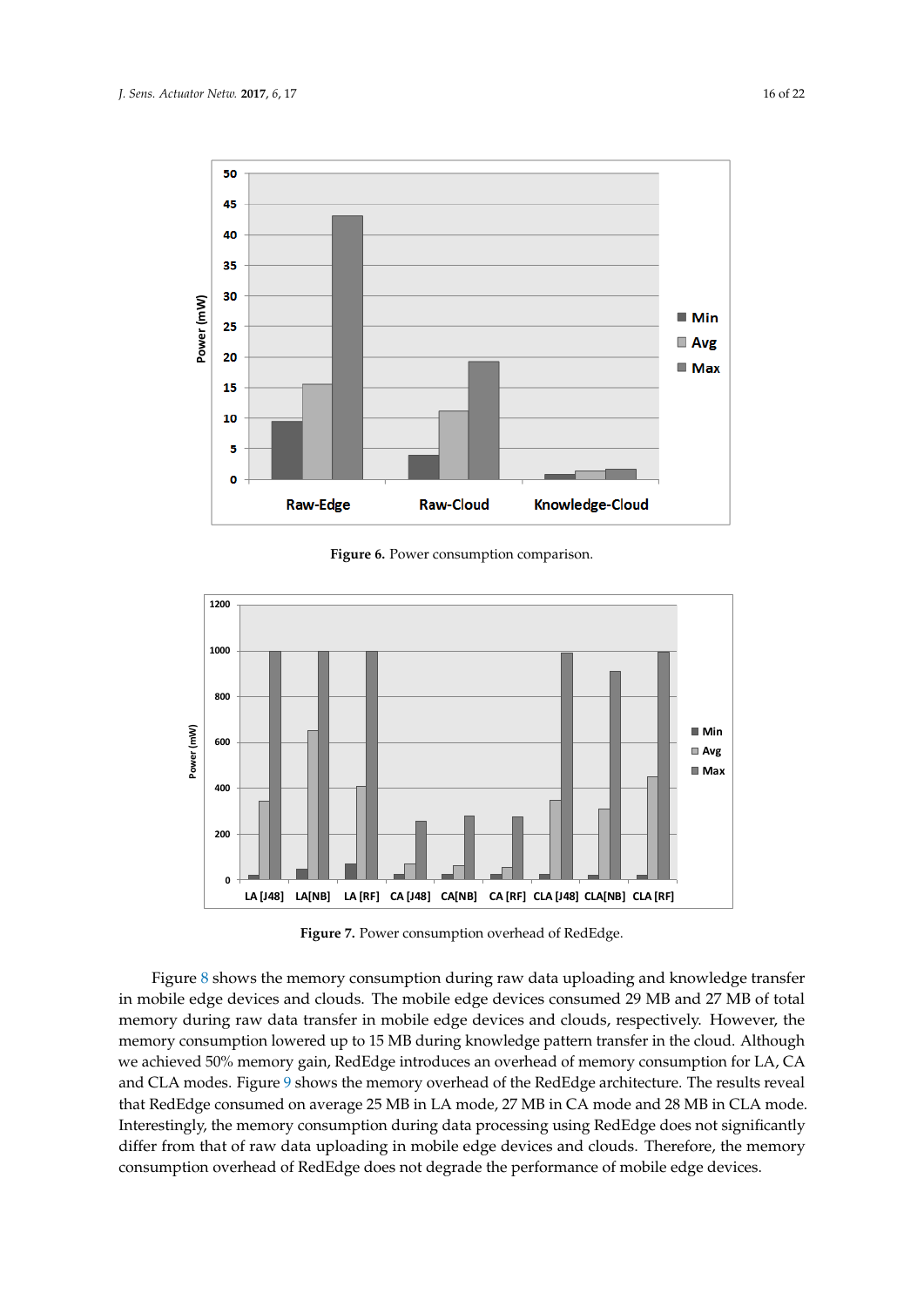

**Figure 8.** Memory consumption analysis.



**Figure 9.** Memory overhead of RedEdge.

Conventionally, big data systems collect the data streams, perform data indexing and storing operations inside clouds and perform data processing at lateral stages. The process from raw data acquisition to uncovering knowledge patterns involves latency in big data applications. We calculated the latency overhead caused by RedEdge (see Figure 10). The local data reduction in mobile edge devices creates a delay of about 1200 milliseconds (ms). Alternatively, collaborative data reduction introduces an average delay of 2393 ms (about 2.4 s), and remote data reduction brings a latency of 5675 ms (about 5.7 s).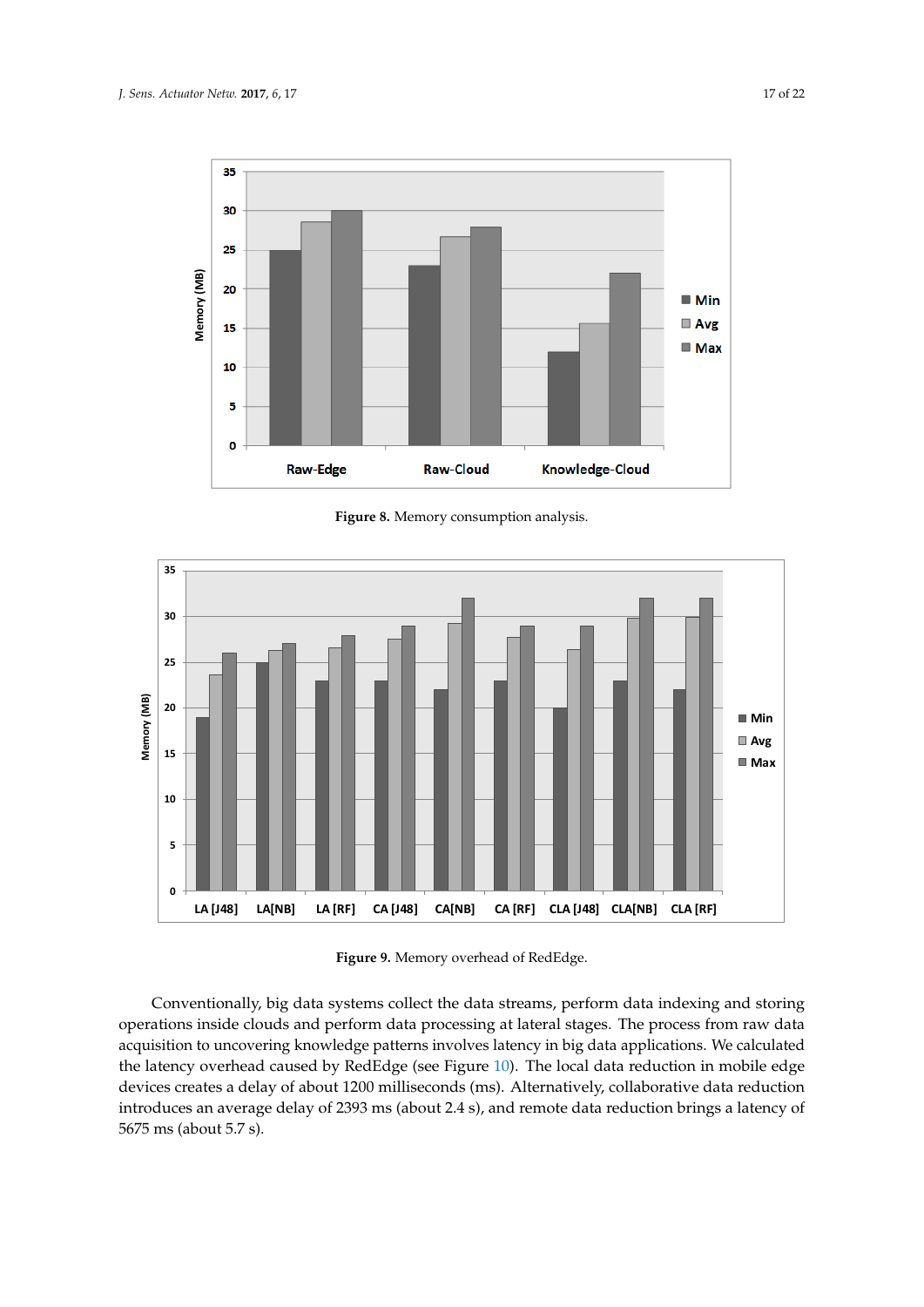

**Figure 10.** Latency for data reduction.

The aim of data reduction was achieved in this study. The experimental analysis reveals that out of 4.32 GB of data, acquired and processed using RedEdge, the architecture reduced the raw data stream to 315.98 MB of the knowledge data stream. In total, the reduced data stream accounts for 7.14% of the overall data, which shows the significance of the research. Although there seems to be little battery power consumption (see Figure 7) and memory (see Figure 9) overhead for RedEdge, the achieved benefits out-weigh the incurred cost. The RedEdge architecture introduces the following benefits by enabling early big data reduction:

- The architecture enables controlling the velocity of incoming data streams in big data systems. The data acquisition and adaptation module of RedEdge enable setting the speed of data collection according to the application requirements and provide mechanisms to acquire data streams from multiple data sources.
- The value of big data matters rather than blindly collecting data streams in cloud data centres. The knowledge discovery module of RedEdge enables improving the quality of big data streams. The module provides functionality to convert raw data streams into knowledge patterns, hence improving the quality of collected data streams. For example, in our use case application, the conversion of raw sensor readings into meaningful activities improves the quality of data streams.
- Handling a voluminous amount of big data is quite challenging and requires laborious efforts in order to perform data deduplication, data indexing, storage, retrieval and data cleaning operations for big data analytics. The three-level data reduction facilitates reducing the sheer volume of big data in order to ease the big data management operations. For example, our use-case application reduced the data volume about 13 times as compared with raw data transmission in cloud data centres.
- Conventionally, big data systems do not provide the local view of knowledge patterns near the data sources [55]. The visualization and actuation module of RedEdge ensures local knowledge availability in order to control the data sharing by mobile users.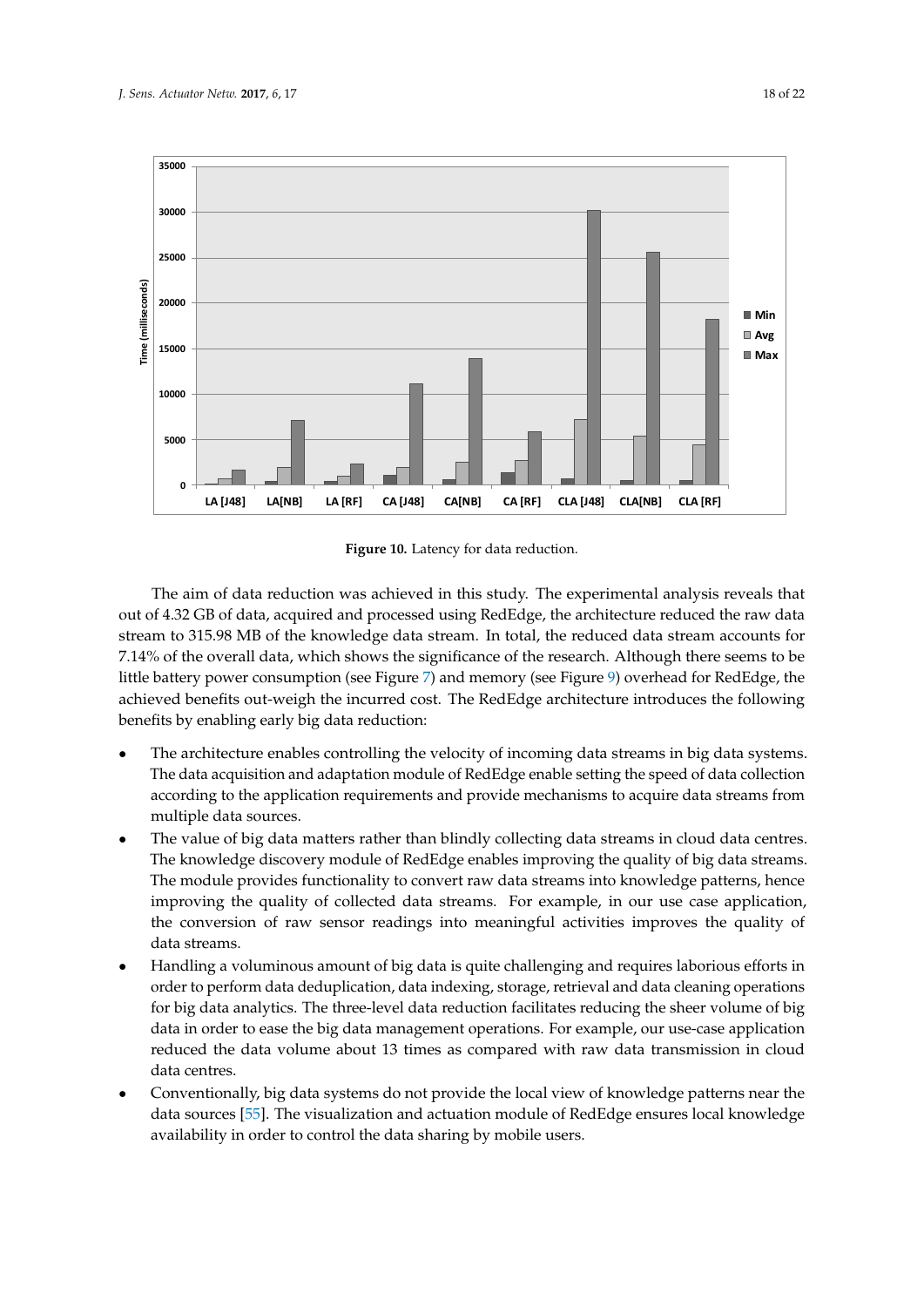- The architecture reduced big data streams near the data sources, hence lowering the bandwidth utilization cost. The cost is incurred in terms of data plans consumed by individual users, as well as the bandwidth utilization during in-network data movement in cloud data centres.
- The data reduction near the data sources is highly beneficial in order to reduce the operational cost of big data systems. Governments and enterprises do not need to purchase extra data storage and data processing facilities. Alternatively, the cloud service providers can lower the operational cost due to less storage and processing requirements.

# **7. Conclusions and Future Work**

Data reduction near the data sources is the right alternate solution of conventional methods of data reduction in big data systems. This research shows that data reduction inside mobile edge devices lowers the communication and computational burden in existing IoT-cloud communication models. To this end, the proposed RedEdge architecture contributes by utilizing mobile edge devices as the primary data mining platforms and further reduces the data stream in clouds before big data aggregation. The RedEdge architecture improves the big data systems in terms of volume, velocity and value by reducing 92.68% of the data streams before big data storage. RedEdge indirectly improves the big data management and in-network data movement operations at later stages of big data processing models. In the future, we aim to propose energy- and memory-efficient load balancing methods in order to utilize mobile edge devices as data reduction platforms to reduce the overall latency of sharing big data streams in clouds. In addition, we understand that security and privacy are grave concerns with such approaches [56,57]. Hence, one important direction of this proposed work is to develop novel privacy and security mechanisms that can support distributed big data analytics in mobile edge cloud computing environments.

**Acknowledgments:** The work presented in this article is supported by the Ministry of Education Malaysia (FRGS FP051-2013A and UMRG RP001F-13ICT). In addition, the authors would like to acknowledge the Bright Spark Unit of University of Malaya for providing incentive support.

**Author Contributions:** M.H.R. and P.P.J.conceived of and designed the experiments. S.u.R.M. and A.u.R.K designed the mathematical model and simulations. M.H.R. and P.P.J. performed experiments and analysed the data. M.H.R. and P.P.J. wrote the article and M.M.G. supervised the research.

**Conflicts of Interest:** The authors declare no conflict of interest.

# **References**

- 1. Buyya, R.; Yeo, C.S.; Venugopal, S.; Broberg, J.; Brandic, I. Cloud computing and emerging IT platforms: Vision, hype, and reality for delivering computing as the 5th u0tility. *Future Gener. Comput. Syst.* **2009**, *25*, 599–616.
- 2. Rehman, M.H.; Chang, V.; Batool, A.; Wah, T.Y. Big data reduction framework for value creation in sustainable enterprises. *Int. J. Inf. Manag.* **2016**, *36*, 917–928.
- 3. Shuja, J.; Gani, A.; Rehman, M.H.; Ahmed, E.; Madani, S.A.; Khan, M.K.; Ko, K. Towards native code offloading based MCC frameworks for multimedia applications: A survey. *J. Netw. Comput. Appl.* **2016**, *75*, 335–354.
- 4. Siddiqa, A.; TargioHashem, I.A.; Yaqoob, I.; Marjani, M.; Shamshirband, S.; Gani, A.; Nasaruddin, F. A Survey of big data management: Taxonomy and state-of-the-art. *J. Netw. Comput. Appl.* **2016**, *71*, 151–166.
- 5. Rehman, M.H.; Liew, C.S.; Abbas, A.; Jayaraman, P.P.; Wah, T.Y.; Khan, S.U. Big Data Reduction Methods: A Survey. *Data Sci. Eng.* **2016**, *1*, 265–284.
- 6. Trovati, M. Reduced topologically real-world networks: A big-data approach. *Int. J. Distrib. Syst. Technol.* **2015**, *6*, 13–27.
- 7. Patty, J.W.; Penn, E.M. Analyzing big data: Social choice and measurement. *PS Political Sci. Politics* **2015**, *48*, 95–101.
- 8. Yang, C.; Zhang, X.; Zhong, C.; Liu, C.; Pei, J.; Ramamohanarao, K.; Chen, J. A spatiotemporal compression based approach for efficient big data processing on cloud. *J. Comput. Syst. Sci.* **2014**, *80*, 1563–1583.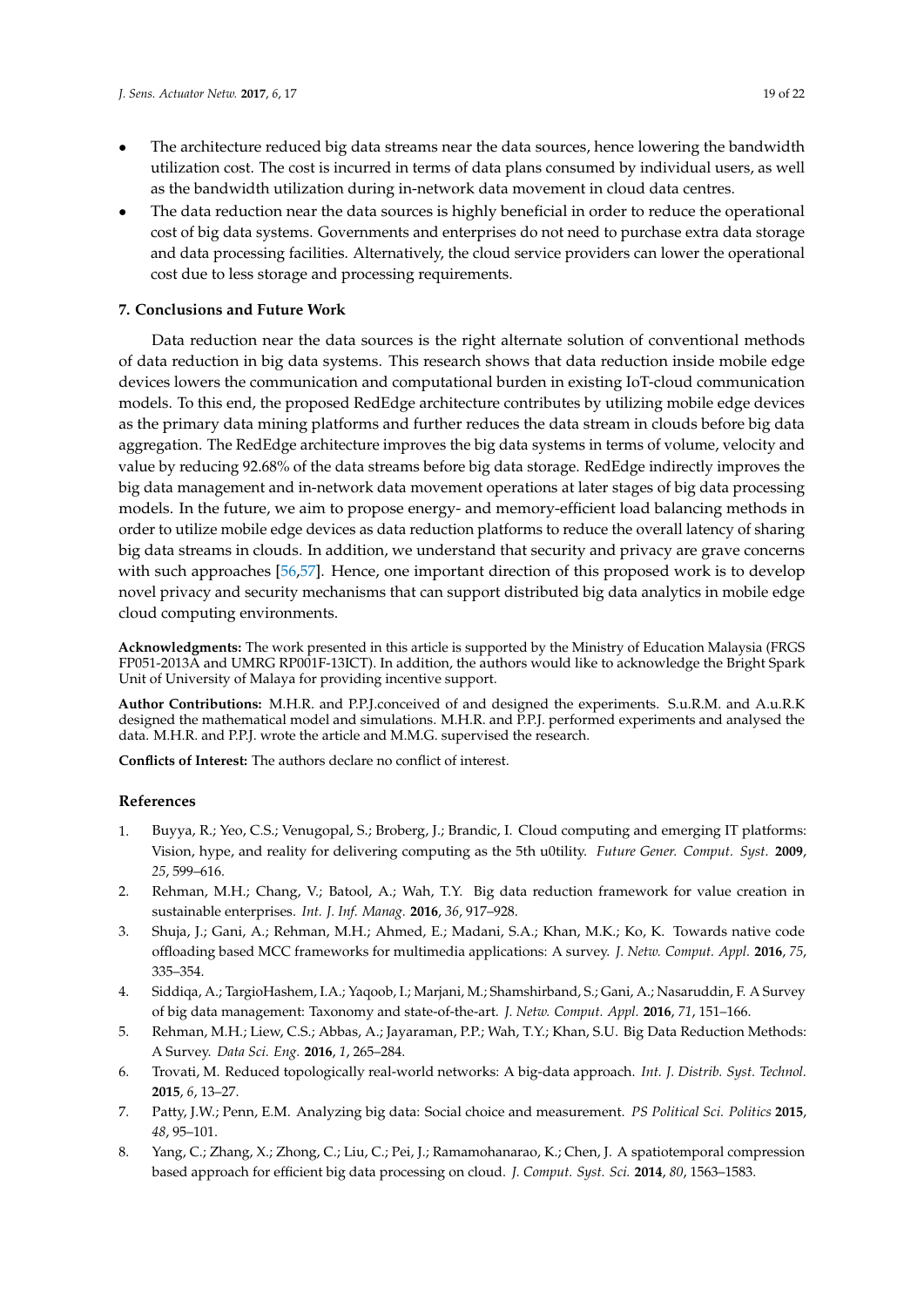- 9. Wang, W.; Lu, D.; Zhou, X.; Zhang, B.; Mu, J. Statistical wavelet-based anomaly detection in big data with compressive sensing. *EURASIP J. Wirel. Commun. Netw.* **2013**, *2013*, 1–6.
- 10. Fu, Y.; Jiang, H.; Xiao, N. A scalable inline cluster deduplication framework for big data protection. In *Middleware 2012*; Springer: New York, NY, USA, 2012; pp. 354–373.
- 11. Dong, W.; Douglis, F.; Li, K.; Patterson, R.H.; Reddy, S.; Shilane, P. Tradeoffs in Scalable Data Routing for Deduplication Clusters. Available online: https://www.usenix.org/legacy/events/fast11/tech/full\_ papers/Dong.pdf (accessed on 15 August 2017)
- 12. Zerbino, D.R.; Birney, E. Velvet: Algorithms for de novo short read assembly using de Bruijn graphs. *Genome Res.* **2008**, *18*, 821–829.
- 13. Lin, M.S.; Chiu, C.Y.; Lee, Y.J.; Pao, H.K. Malicious URL filtering—A big data application. In Proceedings of the IEEE International Conference on Big Data, Silicon Valley, CA, USA, 6–9 October 2013; pp. 589–596.
- 14. Leung, C.K.S.; MacKinnon, R.K.; Jiang, F. Reducing the search space for big data mining for interesting patterns from uncertain data. In Proceedings of the IEEE International Conference on Big Data, Washington, DC, USA, 27–30 October 2014; pp. 315–322.
- 15. Jiang, P.; Winkley, J.; Zhao, C.; Munnoch, R.; Min, G.; Yang, L.T. An intelligent information forwarder for healthcare big data systems with distributed wearable sensors. *IEEE Syst. J.* **2016**, *10*, 1147–1159.
- 16. Akhbar, F.; Chang, V.; Yao, Y.; Muñoz, V.M. Outlook on moving of computing services towards the data sources. *Int. J. Inf. Manag.* **2016**, *36*, 645–652.
- 17. Li, C.S.; Darema, F.; Chang, V. Distributed behaviour model orchestration in cognitive Internet of Things solution. *Ent. Inf. Sys.* **2017**, doi:10.1080/17517575.2017.1355984.
- 18. Mital, M.; Chang, V.; Choudhary, P.; Pani, A.; Sun, Z. Adoption of cloud based Internet of Things in India: A multiple theory perspective. *Int. J. Inf. Manag.* **2016**, doi:10.1016/j.ijinfomgt.2016.02.011.
- 19. Satyanarayanan, M.; Simoens, P.; Xiao, Y.; Pillai, P.; Chen, Z.; Ha, K.; Hu, W.; Amos, B. Edge Analytics in the Internet of Things. *IEEE Pervasive Comput.* **2015**, *14*, 24–31.
- 20. Bonomi, F.; Milito, R.; Zhu, J.; Addepalli, S. Fog computing and its role in the Internet of Things. In Proceedings of the MCC Workshop on Mobile Cloud Computing, Helsinki, Finland, 13–17 August 2012; pp. 13–16.
- 21. Drolia, U.; Martins, R.P.; Tan, J.; Chheda, A.; Sanghavi, M.; Gandhi, R.; Narasimhan, P. The Case for Mobile Edge-Clouds. In Proceedings of the IEEE 10th International Conference on Ubiquitous Intelligence and Computing and 10th International Conference on Autonomic and Trusted Computing (UIC/ATC), Vietri sul Mare, Italy, 18–21 December 2013; pp. 209–215.
- 22. Ha, K.; Satyanarayanan, M. OpenStack++ for Cloudlet Deployment. Available online: http://reportsarchive.adm.cs.cmu.edu/cs2015.html (accessed on 10 August 2017).
- 23. Luan, T.H.; Gao, L.; Li, Z.; Xiang, Y.; Sun, L. Fog Computing: Focusing on Mobile Users at the Edge. *arXiv* **2015**, arXiv:1502.01815.
- 24. Rehman, M.H.; Liew, C.S.; Wah, T.Y. Frequent pattern mining in mobile devices: A feasibility study. In Proceedings of the International Conference on Information Technology and Multimedia (ICIMU), Putrajaya, Malaysia, 18–20 November 2014; pp. 351–356.
- 25. Rehman, M.H.; Batool, A.; Liew, C.S.; Teh, Y.W.; Khan, A.U.R. Execution Models for Mobile Data Analytics. *IT Prof.* **2017**, *19*, 24–30.
- 26. Rehman, M.H.; Liew, C.S.; Wah, T.Y. UniMiner: Towards a unified framework for data mining. In Proceedings of the 4th World Congress on Information and Communication Technologies (WICT), Malacca, Malaysia, 8–10 December 2014; pp. 134–139.
- 27. Trovati, M.; Bessis, N. An influence assessment method based on co-occurrence for topologically reduced big data sets. *Soft Comput.* **2016**, *20*, 2021–2030.
- 28. Trovati, M.; Asimakopoulou, E.; Bessis, N. An analytical tool to map big data to networks with reduced topologies. In Proceedings of the International Conference on Intelligent Networking and Collaborative Systems (INCoS), Salerno, Italy, 10–12 September 2014; pp. 411–414.
- 29. Jalali, B.; Asghari, M.H. The anamorphic stretch transform, putting the squeeze on big data. *Opt. Photonics News* **2014**, *25*, 24–31.
- 30. Ackermann, K.; Angus, S.D. A resource efficient big data analysis method for the social sciences: The case of global IP activity. *Procedia Comput. Sci.* **2014**, *29*, 2360–2369.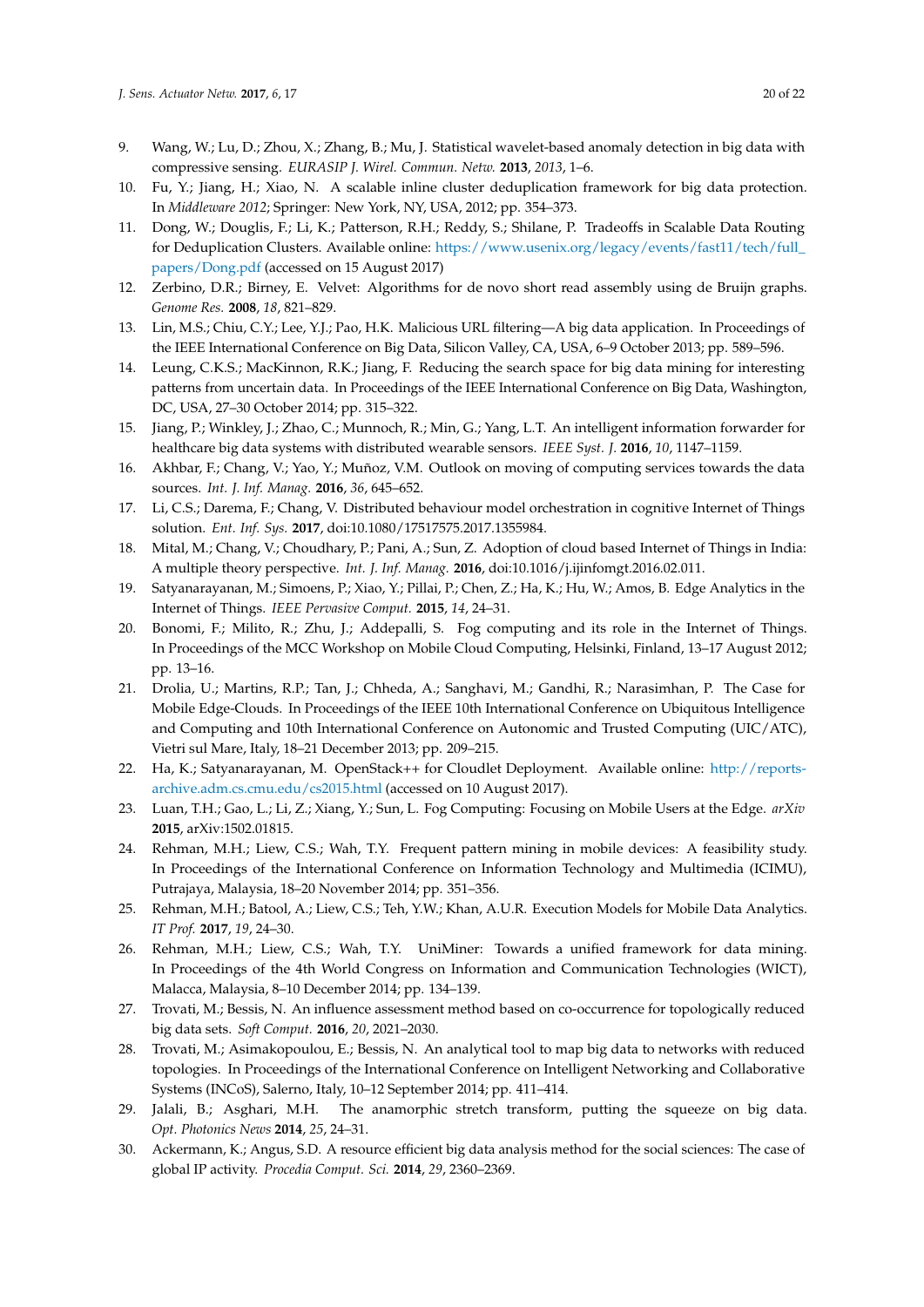- 31. Zou, H.; Yu, Y.; Tang, W.; Chen, H.W.M. Flexanalytics: A flexible data analytics framework for big data applications with I/O performance improvement. *Big Data Res.* **2014**, *1*, 4–13.
- 32. Xia, W.; Jiang, H.; Feng, D.; Hua, Y. SiLo: A Similarity-Locality based Near-Exact Deduplication Scheme with Low RAM Overhead and High Throughput. In Proceedings of the USENIX Annual Technical Conference, Portland, OR, USA, 15–17 June 2011.
- 33. Cheng, Y.; Jiang, P.; Peng, Y. Increasing big data front end processing efficiency via locality sensitive Bloom filter for elderly healthcare. In Proceedings of the IEEE Symposium on Computational Intelligence in Big Data (CIBD), Orlando, FL, USA, 9–12 December 2014; pp. 1–8.
- 34. Hillman, C.; Ahmad, Y.; Whitehorn, M.; Cobley, A. Near real-time processing of proteomics data using Hadoop. *Big Data* **2014**, *2*, 44–49.
- 35. Sugumaran, R.; Burnett, J.; Blinkmann, A. Big 3d spatial data processing using cloud computing environment. In Proceedings of the 1st ACM SIGSPATIAL International Workshop on Analytics for Big Geospatial Data, Redondo Beach, CA, USA, 7–9 November 2012; pp. 20–22.
- 36. Hartigan, J.A.; Wong, M.A. Algorithm AS 136: A k-means clustering algorithm. *Appl. Stat.* **1979**, *28*, 100–108.
- 37. Hoi, S.C.; Wang, J.; Zhao, P.; Jin, R. Online feature selection for mining big data. In Proceedings of the 1st International Workshop on Big Data, Streams and Heterogeneous Source Mining: Algorithms, Systems, Programming Models and Applications, Beijing, China, 12–16 August 2012; pp. 93–100.
- 38. Qiu, J.; Zhang, B. Mammoth Data in the Cloud: Clustering Social Images. In *Cloud Computer and Big Data*; IoS Press: Amsterdam, The Nederlands, 2013; pp. 231–246, doi:10.3233/9783-1-61499-322-3-231.
- 39. Wold, S.; Esbensen, K.; Geladi, P. Principal component analysis. *Chemom. Intell. Lab. Syst.* **1987**, *2*, 37–52.
- 40. Cichocki, A. Era of big data processing: A new approach via tensor networks and tensor decompositions. *arXiv* **2014**, arXiv:1403.2048.
- 41. Azar, A.T.; Hassanien, A.E. Dimensionality reduction of medical big data using neural-fuzzy classifier. *Soft Comput.* **2014**, *19*, 1115–1127.
- 42. Stateczny, A.; Wlodarczyk-Sielicka, M. Self-organizing artificial neural networks into hydrographic big data reduction process. In *Rough Sets and Intelligent Systems Paradigms*; Springer: Berlin, Germany, 2014; pp. 335–342.
- 43. Rágyanszki, A.; Gerlei, K.Z.; Surányi, A.; Kelemen, A.; Jensen, S.J.K.; Csizmadia, I.G.; Viskolcz, B. Big data reduction by fitting mathematical functions: A search for appropriate functions to fit Ramachandran surfaces. *Chem. Phys. Lett.* **2015**, *625*, 91–97.
- 44. Rehman, M.H.; Liew, C.S.; Iqbal, A.; Wah, T.Y.; Jayaraman, P.P. Opportunistic Computation Offloading in Mobile Edge Cloud Computing Environments. In Proceedings of the 17th IEEE International Conference on Mobile Data Management, Porto, Portugal, 13–17 June 2016.
- 45. Klas, G.I. Fog Computing and Mobile Edge Cloud Gain Momentum Open Fog Consortium, ETSI MEC and Cloudlets. Available online: http://yucianga.info/wp-content/uploads/2015/11/15-11-22-Fog-computingand-mobile-edge-cloud-gain-momentum-%E2%80%93-Open-Fog-Consortium-ETSI-MEC-Cloudlets-v1. pdf (accessed on 10 August 2017).
- 46. Lin, B.S.P.; Lin, F.J.; Tung, L.P. The Roles of 5G Mobile Broadband in the Development of IoT, Big Data, Cloud and SDN. *Commun. Netw.* **2016**, *8*, 9.
- 47. Ferreira, D.; Dey, A.K.; Kostakos, V. Understanding human-smartphone concerns: A study of battery life. In *Pervasive Computing*; Springer: Berlin, Germany, 2011; pp. 19–33.
- 48. Diaz, M. *Petri Nets: Fundamental Models, Verification and Applications*; John Wiley & Sons: Hoboken, NJ, USA, 2013.
- 49. De Moura, L.; Bjørner, N. Satisfiability modulo theories: An appetizer. In *Formal Methods: Foundations and Applications*; Springer: Berlin, Germany, 2009; pp. 23–36.
- 50. De Moura, L.; Bjorner, N. Z3: An efficient SMT solver. In Proceedings of the International conference on Tools and Algorithms for the Construction and Analysis of Systems, Budapest, Hungary, 29 March–6 April 2008; pp. 337–340.
- 51. Othman, M.; Ali, M.; Khan, A.N.; Madani, S.A.; Khan, A.U.R. Pirax: Framework for application piracy control in mobile cloud environment. *J. Supercomput.* **2014**, *68*, 753–776.
- 52. Abid, S.; Othman, M.; Shah, N.; Ali, M.; Khan, A. 3D-RP: A DHT-based routing protocol for MANETs. *Comput. J.* **2014**, *58*, 258–279.